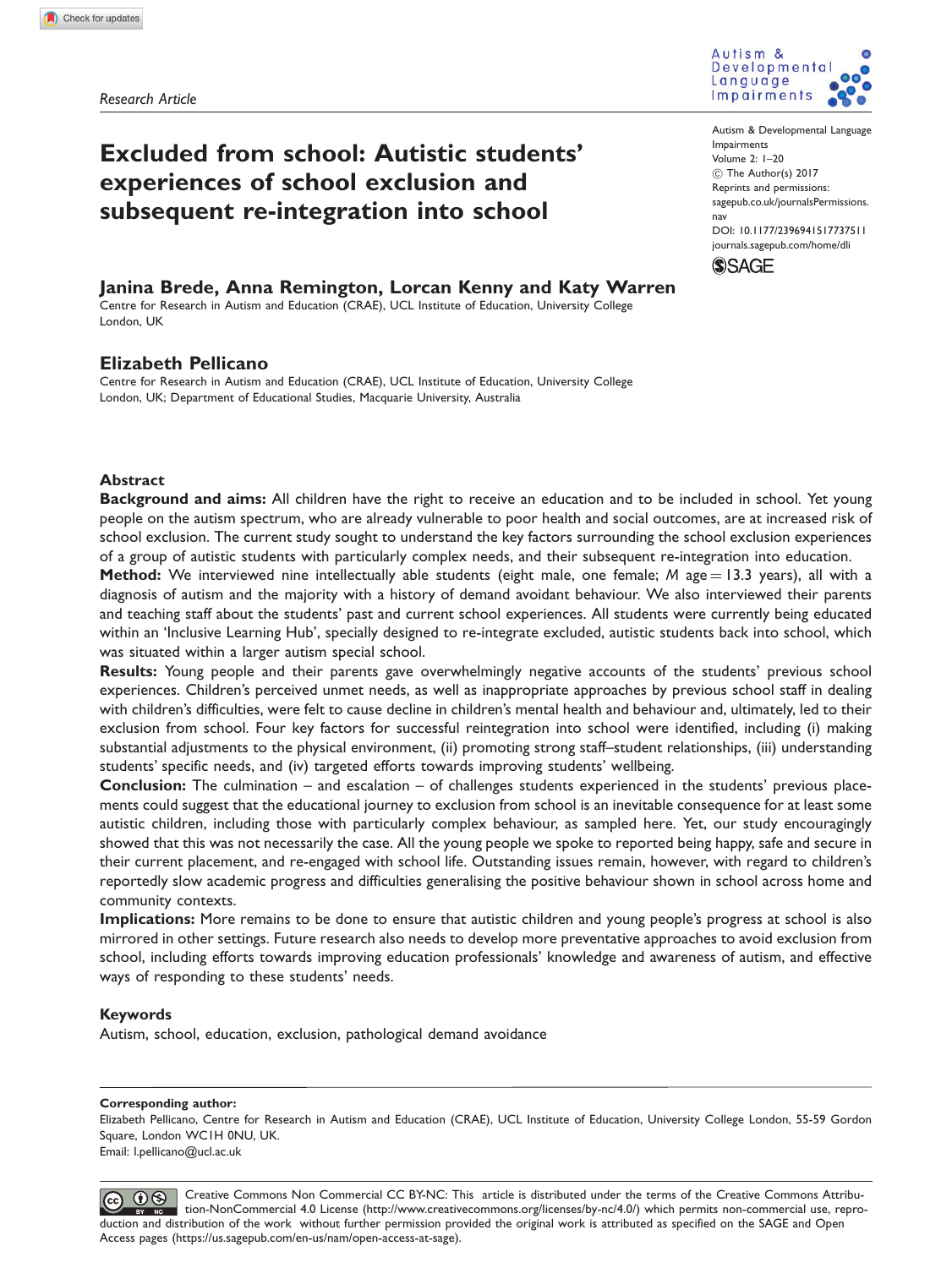Children and young people diagnosed with an autism spectrum condition  $(ASC<sup>1</sup>)$  often face difficulties as they interact with and experience the world around them (American Psychiatric Association, 2013). Many also have additional challenges with their learning and behaviour and are at an increased risk of developing mental health problems (Simonoff et al., 2008) – all of which has serious consequences for their futures. As they enter adulthood, autistic<sup>2</sup> people are less likely to be employed than non-autistic people, many have problems in their social lives, and continue to struggle with their health and material wellbeing (Henninger & Lounds-Taylor, 2012; Howlin, Goode, Hutton, & Rutter, 2004; Howlin, Moss, Savage, & Rutter, 2013).

Among all these difficulties, young autistic people also appear to be at greater risk of exclusion from school – an issue often raised by parents and teachers. The scale of this issue is more formally suggested by studies of school exclusion that have focused on children with special educational needs and disability (SEND) more broadly. Yet there is strikingly little research on the experiences of school exclusion for autistic children specifically. The current study therefore sought to understand (1) the key factors both surrounding the exclusion experiences of a group of autistic students with particularly complex needs, and (2) their subsequent re-integration into education.

## Excluded from school

School exclusion can take many forms. In England, the term refers to formal exclusion, where students are either excluded for a short period (fixed-term exclusion) or excluded from school altogether (permanent exclusion) because of their behaviour. Once permanently excluded, the local education authority of any compulsory school-age child has a duty to ensure that s/he receives full-time education within some alternative, short-term provision (e.g. pupil referral units  $[PRUs]^3$ ).

Formal exclusions from school occur disproportionately among young people, mainly boys, from poor families in disadvantaged areas (Lloyd, Stead, & Kendrick, 2003) and those with SEND. Indeed, government statistics in England indicate that children with SEND (with or without a statement of SEND or an Education, Health and Care [EHC] plan<sup>4</sup>) accounted for just over half of all permanent and fixed-period exclusions in 2014/2015 (Department for Education [DfE], 2016) – despite the fact that statutory guidance places a duty on schools to avoid permanently excluding pupils with an EHC plan (DfE, 2015).

Survey data from parent-advocacy organisations highlight the potential scale of the problem for autistic

pupils specifically. Of the 980 parents surveyed by the UK charity, the National Autistic Society (Moore, 2016), nearly one in five reported that their child had received at least one fixed-term school exclusion, and one in 20 had been permanently excluded. Even more alarmingly, one-third of parents reported that their child had been informally excluded at least once, that is missing school without it being recorded as a fixedterm or permanent exclusion (see also Ambitious about Autism, 2014; Barnard, Prior, & Potter, 2000; Batten & Daly, 2006). These informal – and illegal – school exclusions include encouraging children to move schools or to be educated at home, excluding them from school trips/events, and sending pupils with SEND home for any period, including when their carer/teaching assistant is unavailable, without recording it as a fixed-term exclusion (Atkinson, 2013).

It is possible, of course, that parents whose children have experienced school exclusion might be more inclined to share their experience and respond to these surveys. Yet, these estimates have been corroborated by a report from the Office for National Statistics (Green, McGinnity, Meltzer, Ford, & Goodman, 2005), which demonstrated that, although autistic children were no more likely to miss school due to illness than other children, 27% of autistic children had been excluded at least once, with 23% having experienced recurrent exclusion, compared to 4% exclusion across all (non-autistic) children.

Together, these data indicate that autistic children and young people are at an increased risk of being excluded from school. Little is known, however, about what underpins this increased risk. It is possible that school exclusion – at least for a significant minority of autistic children and young people – is an inevitable response to difficulties dealing with the increasingly complex demands of school life. It is well known that the social milieu becomes progressively more complex as children make their way through school, and this may be exacerbated by the mounting demands placed on students' academic progress. These demands are likely to cause considerable difficulties for students on the autism spectrum in particular, many of whom have significant problems with making and keeping friends (Bauminger & Kasari, 2000; Calder, Hill, & Pellicano, 2013; Rotheram-Fuller, Kasari, Chamberlain, & Locke, 2010), dealing with conflict (both with friends [Sedgewick, Hill, Yates, Pickering, & Pellicano, 2016] and children who are not their friends [e.g. Humphrey & Hebron, 2015]), organising their own learning (Keen, Webster, & Ridley, 2016), managing their behaviour and emotions (Ashburner, Ziviani, & Rodger, 2010; Berkovits, Eisenhower, & Blacher, 2017) and responding to often-overwhelming sensory environments (Ashburner, Ziviani, & Rodger, 2008; Pellicano, 2013).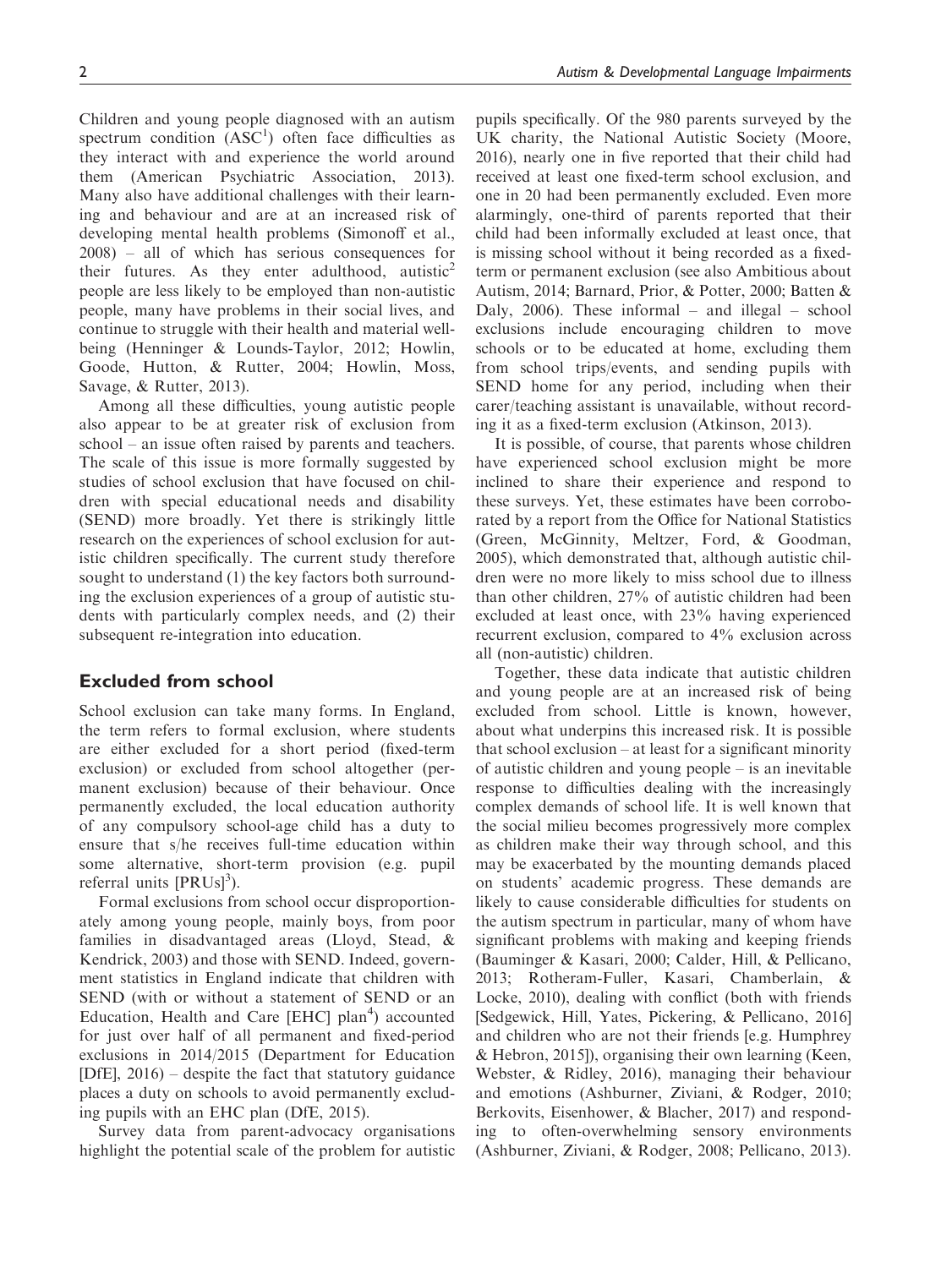These challenges are further compounded, however, by the prevailing suggestion that autistic children are more 'difficult' to include effectively than those with other SEND (House of Commons Education and Skills Committee, 2006), as well as reports from mainstream teachers, who do not feel that they have the necessary training to support their autistic students (L. Crane, A. Remington, L. Kenny, & E. Pellicano, in preparation; McGregor & Campbell, 2001; NASUWT, 2013; Robertson, Chamberlain, & Kasari, 2003). In this context, it is perhaps unsurprising that parents often report little confidence in mainstream schools' capacity to include their autistic children and to respond to their specific needs, especially as they transition from primary to secondary education (Makin, Hill, & Pellicano, 2017; McNerney, Hill, & Pellicano, 2015; Tissot, 2011).

Collectively, autistic children's intrinsic characteristics, the increasingly demanding nature of the school context, and the difficulties teachers and school staff appear to have in supporting these young people may therefore place them at heightened risk of being marginalised in school – and, ultimately, of being excluded from school. Indeed, these are precisely the issues identified in one of the only studies to have specifically examined the school exclusion experiences of young autistic people. Sproston, Sedgewick, and Crane (2017) found that, for a group of autistic girls, challenges with the school environment (including sensory issues, relationships with peers and general pressures of mainstream classrooms), tensions in relationships with staff and peers, and a perceived lack of understanding of the girls' needs were considered to be the key factors influencing their pathways to school exclusion, according to the girls themselves and their parents.

The current study sought to build on Sproston et al.'s (2017) work with a group of young autistic people, mainly boys, who had been previously excluded from school, but had been reintegrated into an 'Inclusion Learning Hub' (hereafter, 'the Hub') situated within a large independent special school in the North of England, run by the UK charity, the National Autistic Society. The Hub was established to cater for the needs of autistic children with especially complex behaviour, with the explicit aim of creating an environment that increases the likelihood that they can access education. The Hub has two teaching areas with class sizes no greater than eight students. Each student has their own individual classroom and a minimum of oneto-one support at all times. Some students are expected to eventually re-integrate over time either into the main special school or to a mainstream setting, while others remain in the Hub for the rest of their schooling.

Most children who access the Hub have previously experienced school exclusion or have been without formal education for considerable periods of time, and have particular difficulties settling in a classroom environment. Generally, they do not have additional intellectual difficulties but often have other, co-occurring diagnoses that may affect their ability to access learning, including Extreme 'Pathological' Demand Avoidance (EDA), a term used by some British researchers and clinicians (Newson, Le Maréchal, & David, 2003) to describe children who show an obsessive resistance to complying with everyday requests, a tendency to use strategic behaviour (e.g. excuses, distraction techniques) to avoid complying, and an obsessive need for control (see O'Nions, Christie, Gould, Viding, & Happe, 2014).

The aims of the current study were twofold. First, we aimed to understand the factors that precipitated exclusion from school for this group of young autistic people with particularly complex needs. Second, we sought to elucidate the necessary prerequisites of inclusion in education, that is to understand which factors needed to be in place for these young people to be successfully reintegrated in school. To address these aims, we used questionnaires and semi-structured interviews with the young people, their parents and teachers in their current placement to examine their previous educational experiences, the perceived causes and consequences of having been excluded from school and the factors critical to their re-integration back into education.

## Method

## **Participants**

All students  $(n = 15)$  enrolled in the Hub in the academic year 2015–2016 and their parents were invited to participate. The final, consenting sample included nine students (eight male, one female; all of White British ethnicity) ranging from 10 years 9 months to 18 years 1 month ( $M$  age = 13.65 years). Participant details are shown in Table 1. All children had received an independent clinical diagnosis of Asperger's syndrome  $(n = 6)$ , autism  $(n=2)$  or atypical autism  $(n=1)$ , according to DSM-IV (American Psychiatric Association, 2000) or ICD-10 (World Health Organization, 1992) criteria, scored above the cut off for ASC (score of 15) on the Social Communication Questionnaire (SCQ), a screening tool for autism (Rutter, Bailey, & Lord, 2003, 2010) (see Table 1), and were also in receipt of a Statement of SEND or EHC plan, which specified autism as their primary need.

Of the nine young people who took part, eight had co-occurring diagnoses of developmental and/or neurological conditions (see Table 1). The young people mostly achieved non-verbal reasoning scores within at least the average range  $(M = 97.5, SD = 21.38,$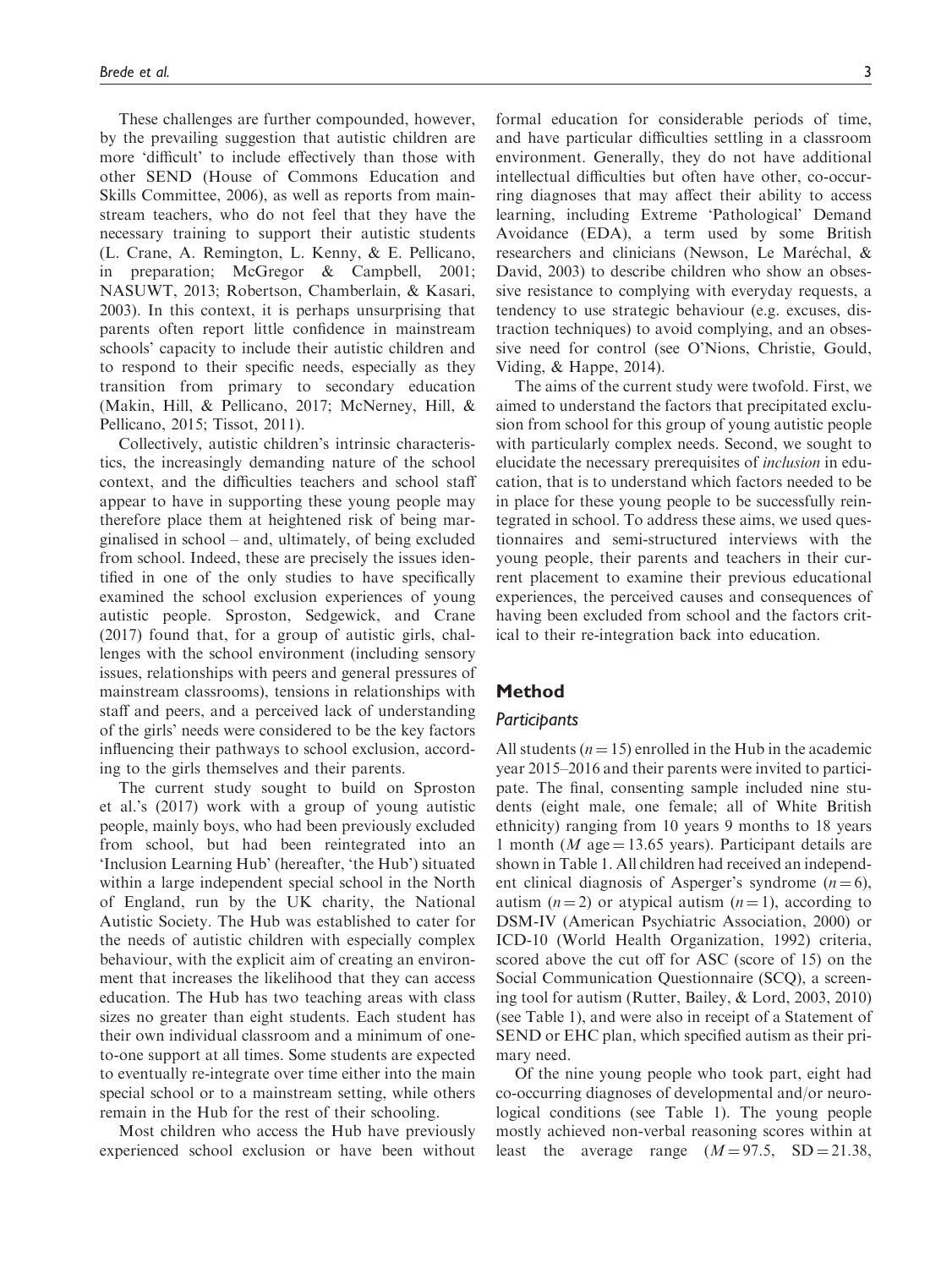|          | Table 1. Participant details.      |            |                                                                                                                                                                                                                                                                                                                                                                                                                                                                                                                                                                                                                                                                                                                                                                                                                                                                                                                               |                                      |                             |                                    |                                                                                                                                                                                                                             |                               |                                |                                      |                                       |
|----------|------------------------------------|------------|-------------------------------------------------------------------------------------------------------------------------------------------------------------------------------------------------------------------------------------------------------------------------------------------------------------------------------------------------------------------------------------------------------------------------------------------------------------------------------------------------------------------------------------------------------------------------------------------------------------------------------------------------------------------------------------------------------------------------------------------------------------------------------------------------------------------------------------------------------------------------------------------------------------------------------|--------------------------------------|-----------------------------|------------------------------------|-----------------------------------------------------------------------------------------------------------------------------------------------------------------------------------------------------------------------------|-------------------------------|--------------------------------|--------------------------------------|---------------------------------------|
| Child    | months)<br>(years:<br>Age          | Gender     | Diagnoses                                                                                                                                                                                                                                                                                                                                                                                                                                                                                                                                                                                                                                                                                                                                                                                                                                                                                                                     | Non-verbal<br>reasoning <sup>a</sup> | scoreb<br>SCQ               | score <sup>c</sup><br><b>SRS-2</b> | range<br>SRS-2                                                                                                                                                                                                              | SCAS-P <sup>d</sup>           | SCAS-P <sup>d</sup><br>T score | reporte<br>parent<br>EDA-Q<br>score, | reporte<br>teacher<br>EDA-Q<br>score, |
|          | 10:10                              | Female     | Asperger's, DCD,<br>8<br>8                                                                                                                                                                                                                                                                                                                                                                                                                                                                                                                                                                                                                                                                                                                                                                                                                                                                                                    | $\overline{0}$                       | 22                          | ဒ္ဓ                                | <b>Mild</b>                                                                                                                                                                                                                 | S9                            | $\overline{\Sigma}$            | SO                                   | 24                                    |
|          | 12.5                               | $M$ a $ e$ | ASC, ADHD, Anxiety                                                                                                                                                                                                                                                                                                                                                                                                                                                                                                                                                                                                                                                                                                                                                                                                                                                                                                            | $\overline{5}$                       | 20                          | 2                                  | Moderate                                                                                                                                                                                                                    | 24                            | SO                             | 20                                   | $\frac{\infty}{\infty}$               |
|          | 15:6                               | $M$ a $ e$ | Asperger's                                                                                                                                                                                                                                                                                                                                                                                                                                                                                                                                                                                                                                                                                                                                                                                                                                                                                                                    | $\stackrel{\circ}{=}$                | $\frac{1}{2}$               | $\overline{\circ}$                 | Nild                                                                                                                                                                                                                        | 53                            | $\frac{5}{2}$                  | 55                                   | 34                                    |
| ෑ        | 14:6                               | $M$ ale    | Asperger's, EDA                                                                                                                                                                                                                                                                                                                                                                                                                                                                                                                                                                                                                                                                                                                                                                                                                                                                                                               | 90                                   |                             | 57                                 | Typical limits                                                                                                                                                                                                              | $\frac{\infty}{\infty}$       | 57                             | $\overline{6}$                       | 22                                    |
|          | $\overline{8}$                     | $M$ ale    | ASC, additional<br>neurological<br>impairment                                                                                                                                                                                                                                                                                                                                                                                                                                                                                                                                                                                                                                                                                                                                                                                                                                                                                 | 5S                                   | $\frac{4}{2}$               | 55                                 | Moderate                                                                                                                                                                                                                    | $\frac{4}{2}$                 | $\frac{4}{2}$                  | $\frac{4}{2}$                        | $\tilde{=}$                           |
| م        | $\frac{15}{11}$                    | Male       | ADHD, dyslexia,<br>Atypical autism,<br>anxiety, EDA                                                                                                                                                                                                                                                                                                                                                                                                                                                                                                                                                                                                                                                                                                                                                                                                                                                                           | <b>130</b>                           | $\tilde{=}$                 | 3                                  | <b>Mild</b>                                                                                                                                                                                                                 | 55                            | $\overline{\Sigma}$            | ę9                                   | $\overline{50}$                       |
|          | $\frac{6}{3}$                      | Male       | Asperger's, ADHD                                                                                                                                                                                                                                                                                                                                                                                                                                                                                                                                                                                                                                                                                                                                                                                                                                                                                                              | 90                                   | $\frac{34}{3}$              | 59                                 | PliN                                                                                                                                                                                                                        | S                             | $\frac{5}{2}$                  | 59                                   | 27                                    |
| $\infty$ | 16:3                               | Male       | Asperger's, EDA                                                                                                                                                                                                                                                                                                                                                                                                                                                                                                                                                                                                                                                                                                                                                                                                                                                                                                               | $\overline{0}$                       | $\stackrel{\leq}{\geq}$     | 3                                  | <b>Mild</b>                                                                                                                                                                                                                 | $\frac{4}{2}$                 | $\stackrel{\leq}{\geq}$        | $rac{1}{2}$                          | $\overline{5}$                        |
| $\sigma$ | 13.0                               | Male       | Asperger's, ECD, anx-<br>iety, depression,<br>EDA                                                                                                                                                                                                                                                                                                                                                                                                                                                                                                                                                                                                                                                                                                                                                                                                                                                                             | $\frac{1}{2}$                        | 28                          | $\overline{N}$                     | Moderate                                                                                                                                                                                                                    | 89                            | $\frac{5}{2}$                  | $\overline{6}$                       | 24                                    |
|          | $(SD = 2.59)$<br>$M = 13.65$       |            |                                                                                                                                                                                                                                                                                                                                                                                                                                                                                                                                                                                                                                                                                                                                                                                                                                                                                                                               | $(SD = 21.38)$<br>$M = 97.5$         | $(SD = 5.36)$<br>$M = 26.8$ | $(SD = 4.27)$<br>$M = 63.22$       |                                                                                                                                                                                                                             | $(SD = 23.61)$<br>$M = 50.14$ | $(SD = 5.68)$<br>$M = 66.71$   | $(SD = 7.39)$<br>$M = 62$            | $(SD = 6.02)$<br>$M = 23.67$          |
|          | with what is conceptualized as EDA |            | EDA-Q: Extreme Demand Avoidance – Questionnaire (O'Nions et al., 2014). Cut-off scores of 50 for children aged 5–11 years, and of 45 for young people aged 12–17, are indicative of a profile consistent<br>ADHD: attention deficit/hyperactivity disorder; ASC: autism spectrum condition; DCD: developmental coordination disorder; ODD: oppositional defiant disorder; EDA: extreme demand avoidance.<br>As measured by the Raven's Standard Progressive Matrices (Raven et al., 1992). Standard scores are reported here (M = 100, SD = 15)<br><sup>0</sup> SCAS-P: Spence Children's Anxiety Scale – Parent version. Higher scores reflect greater levels of anxiety.<br>about retrospective autism features while the SRS-2 scores reflect current autistic symptoms.<br><sup>b</sup> SCQ: Social Communication Questionnaire (Rutter et al., 2003)<br>'SRS-2: Social Responsiveness Scale (Constantino & Gruber, 2012) |                                      |                             |                                    | as rated by teachers. T scores are reported here. Higher scores indicate greater autistic features. Note that the SCQ provides information<br>, as rated by parents. Higher scores reflect greater autistic symptomatology. |                               |                                |                                      |                                       |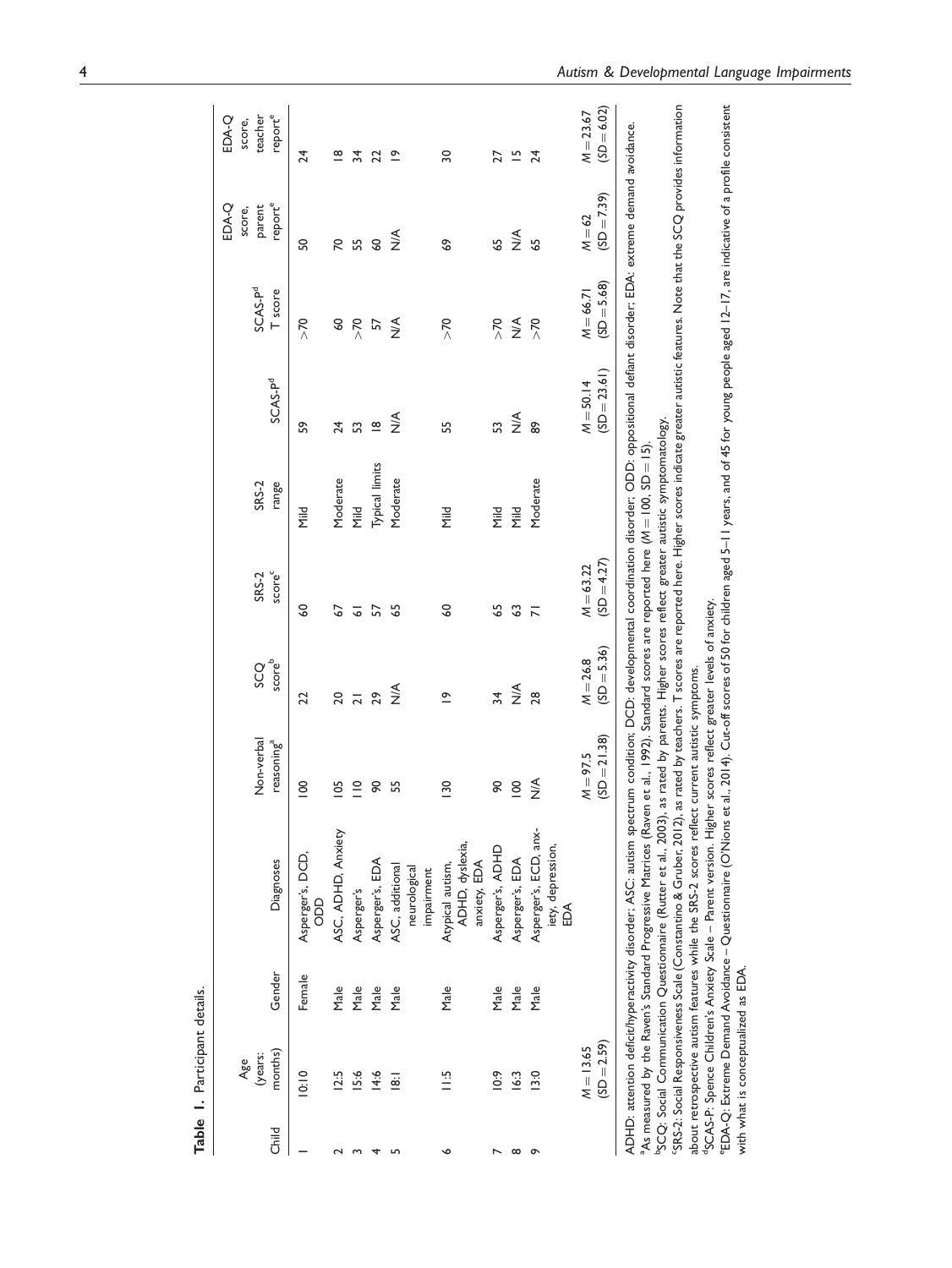range  $= 55-130$  on the Raven's Standard Progressive Matrices (Raven, Raven, & Court, 1992). There is, however, often a mismatch between cognitive ability and day-to-day functional skills for those on the autism spectrum with at least average IQ (Klin et al., 2007) and so we refer to this sample as cognitively or intellectually able, in lieu of the widely used, but nevertheless misleading, term 'high-functioning' (see Kenny et al., 2016, for discussion). The exception to this was one male student who performed in the 'extremely low' range, although this estimate must be treated with caution given his high anxiety levels during test administration.

Seven parents (all mothers) took part (two parents decided not to be involved; see below) and 19 (4 male, 15 female) of the 21 members of teaching staff at the Hub agreed to be interviewed, including one senior teacher, two teachers, two senior teaching assistants (TA) and 14 TAs. Teaching staff had been working in the Hub for an average of five years  $(M$  years  $= 4.94$ ,  $SD = 4.06$ ). Staff members' experience of working in autism education also varied considerably. Some teachers had previously worked in other parts of the main school, some reported that they have been in the Hub since it opened in 2004, and others had joined more recently (with no previously experience of autism).

## Procedure

We administered a range of questionnaires to provide a thorough description of children's cognitive and behavioural profiles.

Current autistic features. Children's autistic features were measured using the Social Responsiveness Scale-2 (SRS-2) (Constantino & Gruber, 2012), a 65-item questionnaire, completed by teachers, which assesses social and behavioural difficulties associated with autism. On each item, teachers are asked to rate the child's behaviour over the past 6 months on a 4-point scale ranging from 1 ('not true') to 4 ('almost always true'). Participants' T scores are reported in Table 1; higher scores indicate greater severity of symptoms. T-scores of 76 or above are strongly associated with a clinical diagnosis of ASC; T-scores of 66–75 indicate moderate deficiencies in reciprocal social behaviour; T-scores of 60–65 indicate mild to moderate deficits in social interaction; and T-scores of  $<60$  are considered to be within 'typical limits'. The SRS-2 has excellent reliability (Cronbach's alpha  $= 0.95$ ) and strong predictive validity. Internal consistency for the current sample was high ( $\alpha$  = 0.83).

Trait anxiety. The 38-item Spence Child Anxiety Scale for Parents (SCAS-P) (Spence, 1999) was used to measure children's trait anxiety. Parents rate the frequency of anxiety-related behaviours (e.g. ''my child is scared of the dark'') on a 4-point scale ranging from 0 ('never') to 3 ('always'). This scale has been shown to have good psychometric properties, including excellent internal consistency (Cronbach's alpha  $= 0.89$ ) (Nauta et al., 2004). Scores across all items are summed to yield a total score (maximum score  $= 114$ ); higher scores reflect greater levels of anxiety. Internal consistency for the current sample was excellent ( $\alpha$  = 0.95).

Extreme demand avoidance. The extreme demand avoidance questionnaire (EDA-Q) (O'Nions et al., 2014) was completed by parents and teachers to index students' level of demand avoidance. This 26-item questionnaire asks respondents to indicate how much a statement (e.g. 'obsessively resists and avoids ordinary demands') applies to the child using a 4-point rating scale, ranging from 1 ('not true') to 4 ('very true') (maximum score  $=$  78). The validation study indicated that the parent-completed EDA-Q has strong psychometric properties and good discriminatory power to differentiate children with identified or suspected PDA from those with ASC, conduct problems, or both, and typical children (O'Nions et al., 2014). Cut-off scores of 50 for children aged 5–11 years, and of 45 for young people aged 12–17, are recommended to maximize sensitivity and specificity of detecting EDA. Internal consistency for the current sample was moderate for the teacher-reported  $(\alpha = 0.50)$ , and good for the parent-reported  $(\alpha = 0.74)$ EDA-Q.

Previous educational experiences. Eight questions were asked about each child's previous educational placements (derived from Gore-Langton & Frederickson's, 2015, Educational Experience Questionnaire [EE-Q]), to gain a systematic record of children's educational history. Questions probed for details about the type of educational placement provision, any exclusions, and the reason for placements ending.

Interviews. Semi-structured interviews were conducted with children, parents and teachers. The majority of questions were open-ended, but the style was individually adapted to meet the needs of individual participants. Prompts and follow-up questions were used to elicit further responses, where necessary.

Interviews with the young people lasted between 10 and 47 minutes ( $M = 28$  minutes), and were designed to elicited their opinions on their relationships with peers and teachers, as well as their learning experience at their previous and current schools. We used visual supports in the form of choice cards with students, which also gave them the opportunity to control the interview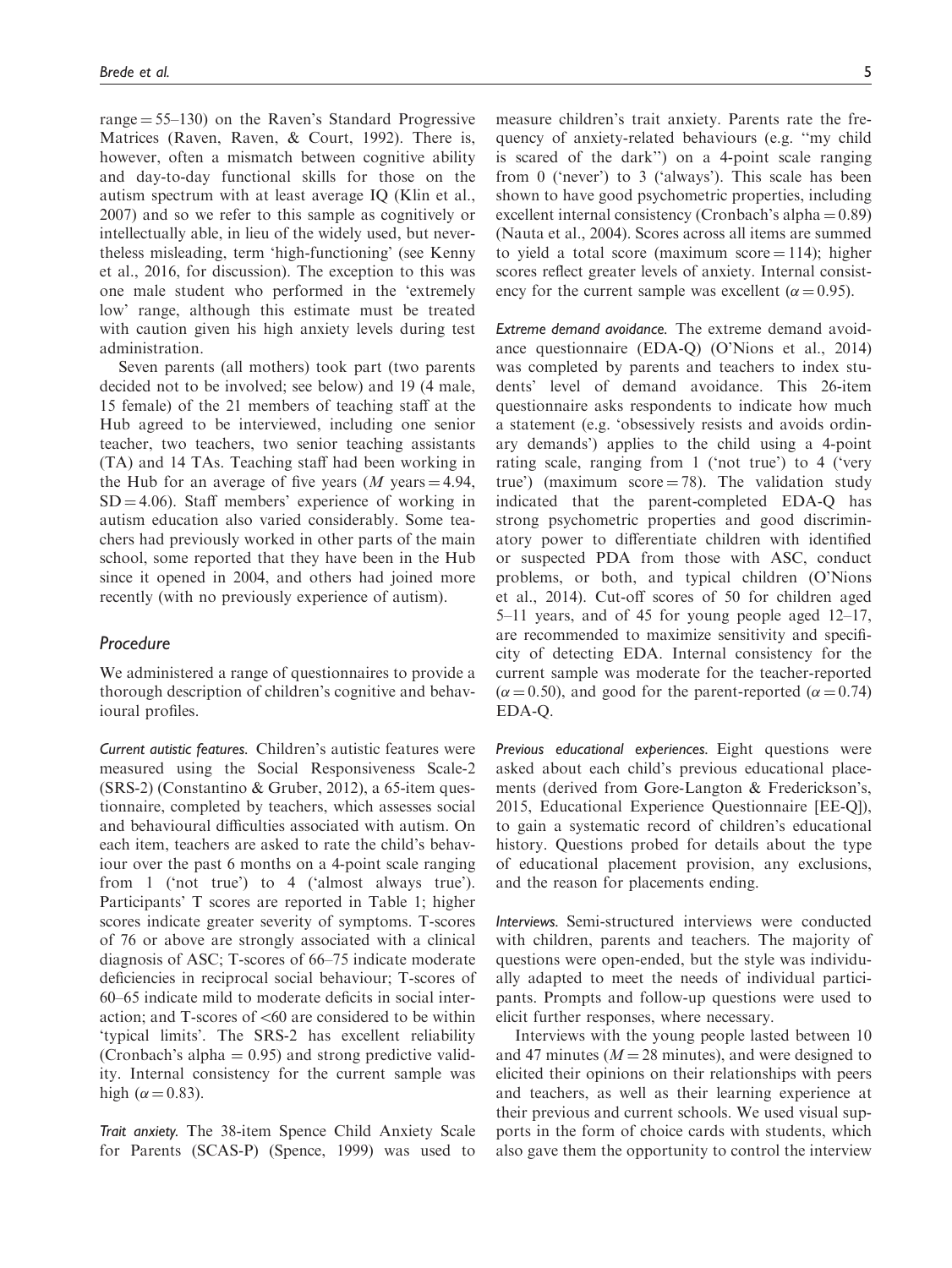process. These covered different topics of conversation, including, for example procedures and rules in the Hub or their relationship to other people. Each choice card covered one topic and provided a simple illustration with a written prompt, for example 'how things are run' or 'other people in the Hub'. Parent interviews were conducted either face-to-face  $(n = 1)$  or over the phone  $(n = 6)$  and lasted between 35 and 52 minutes  $(M = 40 \text{ min})$ . They covered their children's school histories and their perceptions of their child's experiences at their previous placement (including potential reasons for placement breakdown and effects on the family) and current placement. Teacher interviews were conducted individually and face-to-face at school, lasting between 20 and 63 min ( $M = 31$  min). The interviews focused on the strategies they use to reintegrate these children into school life and engage them in educational and social activities.

All interviews were digitally recorded with participants' prior consent, except for one student, who did not wish to be recorded. In this case, detailed notes were taken. Interviews were transcribed verbatim and entered into NVivo 11 (2015). The data for each group (children, parents, teachers) were analysed separately using thematic analysis following Braun and Clarke (2006). We adopted an inductive approach, providing descriptive overviews of the key features of the semantic content of data within an essentialist framework. The authors met several times to agree the codes, review the results, resolve discrepancies and decide on the final themes and subthemes. To preserve participants' anonymity, all students are referred to as male and individual quotations are left unattributed.

#### General procedure

Ethical approval for this study was approved by the University's Research Ethics Committee (REC 739). Children's parents gave their written informed consent for their own and their child's participation – with three exceptions. One mother agreed to take part but did not wish for her child to be approached; another mother agreed for her child to be approached, but did not want to take part herself; and one student over the age of 18 consented for himself.

Students were interviewed individually at school. Extensive efforts were made to build rapport and develop trust with the students throughout the research, including seeing them for multiple sessions over one school term. Child consent was therefore viewed as a 'continuous process' (Lloyd, Gatherer, & Kalsy, 2006) and children's willingness to engage was consistently monitored within and across sessions. For four students, sessions were conducted in the presence of the students' TAs, reflecting the students' choice.

## Results

# Results from questionnaires: Young people's behavioural characteristics

Table 1 shows scores for the young people's current autistic features, trait anxiety and levels of EDA (note that not all participants completed all measures; see table for details). Teachers rated three children on the SRS-2 within the 'moderate' range and five children within the 'mild' range, indicating clinically significant difficulties in everyday social interactions. Only one child was rated as having social responsiveness 'within normal limits', albeit just below the 'mild' cut off. Of the parents who completed the SCAS-P  $(n=6)$ , most children obtained SCAS-P T scores within the range suggestive of elevated anxiety levels, with 5 of the 6 children scoring at least one SD above the mean normative scores. On the EDA-Q, all parents reported their children to present with a profile consistent with what is conceptualized as EDA, with all children scoring above the age-appropriate cut-off scores. This pattern was not evident, however, for teacher report: none of the teachers rated children as having clinically significant EDA.

# Results from questionnaires: Past educational placements

Data from the EE-Q showed that all parents stated that their children had experienced at least one fixed-term formal exclusion. Two children had experienced two exclusions, two had experienced 5 or more and one had received over 50. Parents also reported instances of informal (illegal) exclusions: two parents were occasionally asked to remove their child from at least one school placement ('to only bring [my child] into school for half-day') while three parents said their child had 'often' been unofficially excluded.

All children began their education in a mainstream setting. By their second placement, two children remained in a mainstream setting, one attended a specialist autism base within a mainstream school, one attended a PRU, and one attended a specialist provision for children with ADHD. Several children had experienced periods of being educated at home (for up to 2 years), and one child moved regularly between mainstream and home education. Only two of the children's transitions into their current placement were due to family circumstances (e.g. the family moved house) or a standard transition point (e.g. primary to secondary). The remaining children experienced significant upheavals, including one child who had attended six different school placements prior to his current placement. Most placements had reportedly broken down due to the child's educational needs not being met,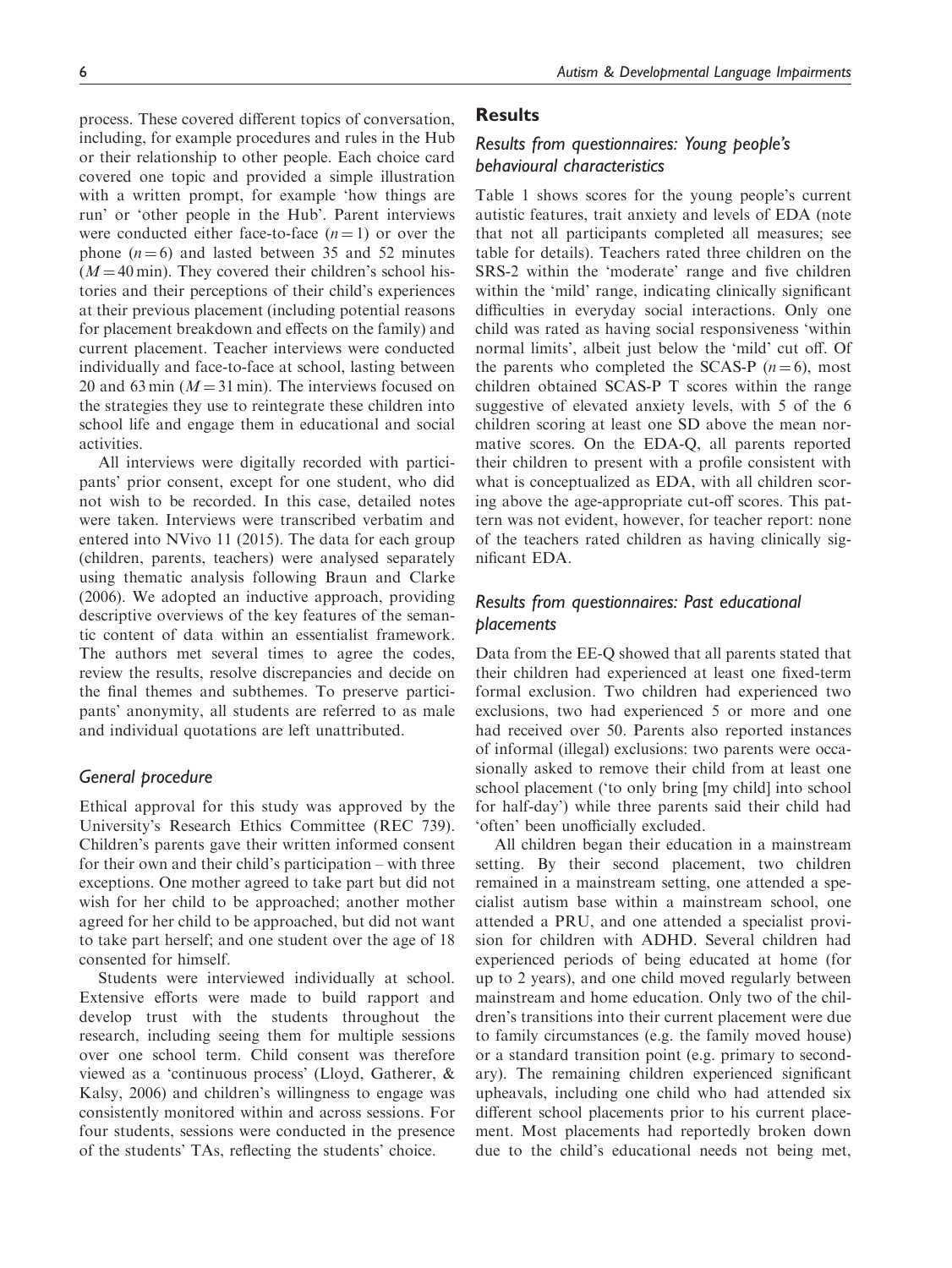while others were due to a permanent exclusion or a 'managed move' to another school as an alternative to permanent exclusion.

# Results from children and parents' semi-structured interviews: Previous school experiences

We identified two main themes with regard to children's previous school experiences (see Table 2, including example quotations). For the sake of brevity, we report these across young people and parents.

Gradual decline in school engagement. Although some parents described how their child initially enjoyed school, with the first years of primary school providing 'continuity', 'limited pressure' and 'really good relationships' with teachers, all encountered considerable difficulties as their children's school careers progressed. Some children began to refuse to engage in schoolwork and many refused to attend school, which caused much stress at home. The young people also had overwhelmingly negative recollections of their previous schools, noting that they 'hated it' and that their schools were 'awful', 'boring', and 'absolutely shit'.

Parents also reported an escalation in behaviours that challenged others. One mother described how her child had 'barricaded himself in rooms with other children, set off fire alarms' and destroyed school property, resulting in the school 'calling the police on him'. Another mother stated that her child's anxiety led to instances of self-injury. Although children recognised that they behaviour was often challenging in nature, they did not acknowledge the impact of their behaviour on others. Several parents, however, recognised that their children's 'meltdowns' had impacted negatively on other children's school experiences, either 'triggering them off' or intimidating them.

This decline in school engagement was attributed to two key factors: (1) children's difficulties adjusting to school and (2) the schools' failure to respond to their children's needs. Parents noted their children's increasing difficulties coping with change, particularly in unstructured situations (e.g. playtime) and transition periods, as well as difficulties coping with the sensory environment. Parents also spoke of their children's communication difficulties, particularly how they 'take everything literally', which made it difficult to understand teachers' instructions and expectations. Young people recounted having few friends, with people not 'liking me very much', and repeated conflicts with non-autistic peers. Others spoke of the difficulties in being around other children all the time. One mother explained how her child's meltdowns often resulted from the exhaustion of constantly trying 'to work out cognitively what he doesn't understand, all day every day', while another described how being bullied every day 'wound up' her child and sent him 'straight into a meltdown'.

Parents also felt that their schools were 'constantly letting [child] down'. They stressed how they had to 'fight' to get their children's difficulties recognised by schools and to gain access to appropriate support. Young people also noted specifically that they did not get on well with staff in their previous school(s) and that they felt staff were 'unfair', 'unhelpful' and inconsistent in their approach ('They said they wouldn't do that, and then they did do that, and then I went completely apeshit' [young person]). Parents and young people felt that the invisibility of autism and other conditions (e.g. EDA) often underpinned this lack of recognition of their needs. Several parents also described how their child's difficulty with accessing school was due to a lack of understanding of their children's EDA-related behaviours, explaining that the demands placed on the child 'caused distress and massive anxiety'.

Parents and young people also reported inappropriate methods by previous school staff, including several allegations of emotional and physical abuse. One mother stated, 'all [the teacher] did was scream all day, shouting [at my child]' and that the teacher 'ripped up his handwriting because it wasn't neat enough', resulting in her child feeling 'humiliated and useless'. Parents also voiced serious concerns about the amount of physical restraint used with their child, which they felt had detrimental consequences on their children's mental health.

The result was a perpetual 'state of crisis'. Parents repeatedly explained how these experiences had ensured that their children were 'terribly wound up' and in a 'state of crisis'. One mother noted her child pulled his hair and had 'very small bald patches, that were down to him being so stressed'. Several parents reported that their children began to show self-injurious behaviours, including 'banging his head' during a meltdown, selfharming, and even attempts to take their own lives. One parent summed it up: 'we were convinced that all he needed was the right schooling, the right placement and the right therapy because we saw lots of potential in [child], but he was so stressed. He was in a crisis state all the time'.

With the exception of one child, all children were eventually excluded from their schools. Of the few children who agreed to talk about the reason for their exclusion, they stated they 'could never stay in one place', 'liked to be in control', or were excluded for 'being violent'. Parents stated that children were excluded mainly as a result of behavioural reasons.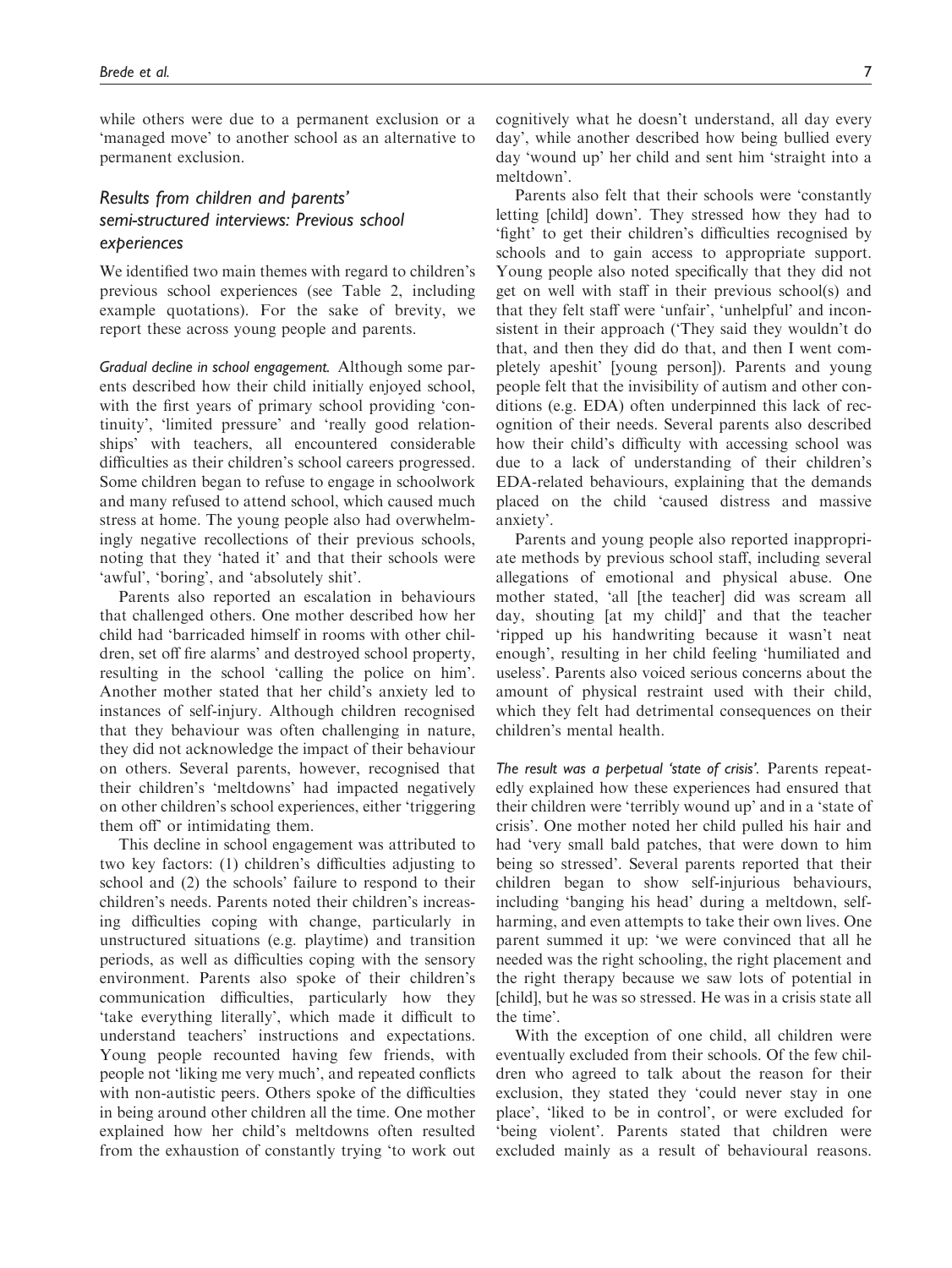| $\overline{2}$ .<br><b>Table</b>                |                                                                                                             | Themes and sub-themes identified from child and parent interviews on their pre-exclusion experiences                                                                                                                                                                                                                                                                                                                                                                                                                                                                                                                                                                                                                                                                                                                                                                                                                                                                                                                                                |
|-------------------------------------------------|-------------------------------------------------------------------------------------------------------------|-----------------------------------------------------------------------------------------------------------------------------------------------------------------------------------------------------------------------------------------------------------------------------------------------------------------------------------------------------------------------------------------------------------------------------------------------------------------------------------------------------------------------------------------------------------------------------------------------------------------------------------------------------------------------------------------------------------------------------------------------------------------------------------------------------------------------------------------------------------------------------------------------------------------------------------------------------------------------------------------------------------------------------------------------------|
| Themes                                          | Sub-themes                                                                                                  | Illustrative quotes                                                                                                                                                                                                                                                                                                                                                                                                                                                                                                                                                                                                                                                                                                                                                                                                                                                                                                                                                                                                                                 |
| Gradual decline in school<br>engagement         | just-<br>:om-<br>Children's difficulties ad<br>$\circ$<br>plex demands of school<br>ing to the increasingly | 'When [child] was in meltdown, he would sit under the desk and bang his head constantly on the top of the<br>$\!$ mean, in a mainstream school, you're in a massive class with a lot of children so there was a lot of noise and<br>pupils who were kicked out at some point and there are still 10, well 15 of them in a classroom. Putting lots of<br>'It was a bloody awful place, horrible. It was too busy, for a start, but I mean even for a PRU, they were all<br>visual distractions. And there was nowhere private for him to go to calm down' [parent]<br>Every morning he got himself into a real state, and it affected the entire house' [parent]<br>'At school there were bullies, pretty bad bullies, physical and emotional' [young person]<br>'It was [child's] rigidity, if the littlest thing went wrong, he couldn't cope' [parent]<br>them together in one bloody room is absurd' [young person]<br>'I used to get bullied every single break' [young person]<br>Schools were 'far too busy' [young person]<br>desk' [parent] |
|                                                 | ren's<br>Schools' failure to respond<br>effectively to their childr<br>specific needs                       | 'He's very articulate but the problem was that people were just assuming he could cope with any situation but<br>They treated [my child] like a naughty boy and nobody seemed to understand the fact that he needed help<br>I didn't enjoy it, but I don't think the teachers enjoyed me either. One teacher had brown hair and she turned<br>he couldn't, so what was happening is they were expecting a lot more of him than he could give them' [parent]<br>I was always punished, always, like, for being naughty and they just didn't understand really' [young person]<br>grey and after I left her hair was white' [young person]<br>with his autism' [parent]                                                                                                                                                                                                                                                                                                                                                                               |
|                                                 | inappropriate<br>methods to manage children's<br>used<br>behaviour<br>Staff                                 | and he<br>Rather than them giving any warning whatsoever, this random woman dragged me out of the classroom. So<br>even being put into the other classroom in the first place, after being told that I wouldn't, would have been<br>annoying enough, being dragged out by someone I have never met before is even worse' [young person]<br>I took photos of fingerprint bruising on [child's] arm and bruising on his head that they had caused,<br>was rocking, he was rocking for some time. I do think he has been massively traumatised' [parent]<br>'He screamed that he didn't want to go, "they're gonna get me, they're gonna get me"" [parent]<br>They made him face the walls for having a facial tick when being nervous' [parent]<br>[Child] got very bruised a lot and became very fearful of staff' [parent]<br>'It took up to 6 people to pin [child] down' [parent]                                                                                                                                                                 |
| The result was a perpetual<br>'state of crisis' | Marked changes to behaviour<br>and mental state                                                             | 'It was a very depressing time for me because it was just, I was ill, as in the way of, not as in coughing all the<br>'He wasn't doing anything, he wasn't playing, he wasn't enjoying anything, just really low his mood and his<br>'He tried to tie a jumper around his neck in the playground' [parent]<br>'He was on the point of a nervous breakdown' [parent]<br>time, just in who I was. I wasn't right' [young person]<br>anxiety was through the roof' [parent]                                                                                                                                                                                                                                                                                                                                                                                                                                                                                                                                                                            |
|                                                 | Eventual removal from school                                                                                | He'd run away and he'd be running round school and staff would be chasing after him trying to get him and,<br>(continued)<br>you know, they didn't have enough staff to be chasing after him all day, so he ended up getting excluded'<br>[parent]                                                                                                                                                                                                                                                                                                                                                                                                                                                                                                                                                                                                                                                                                                                                                                                                  |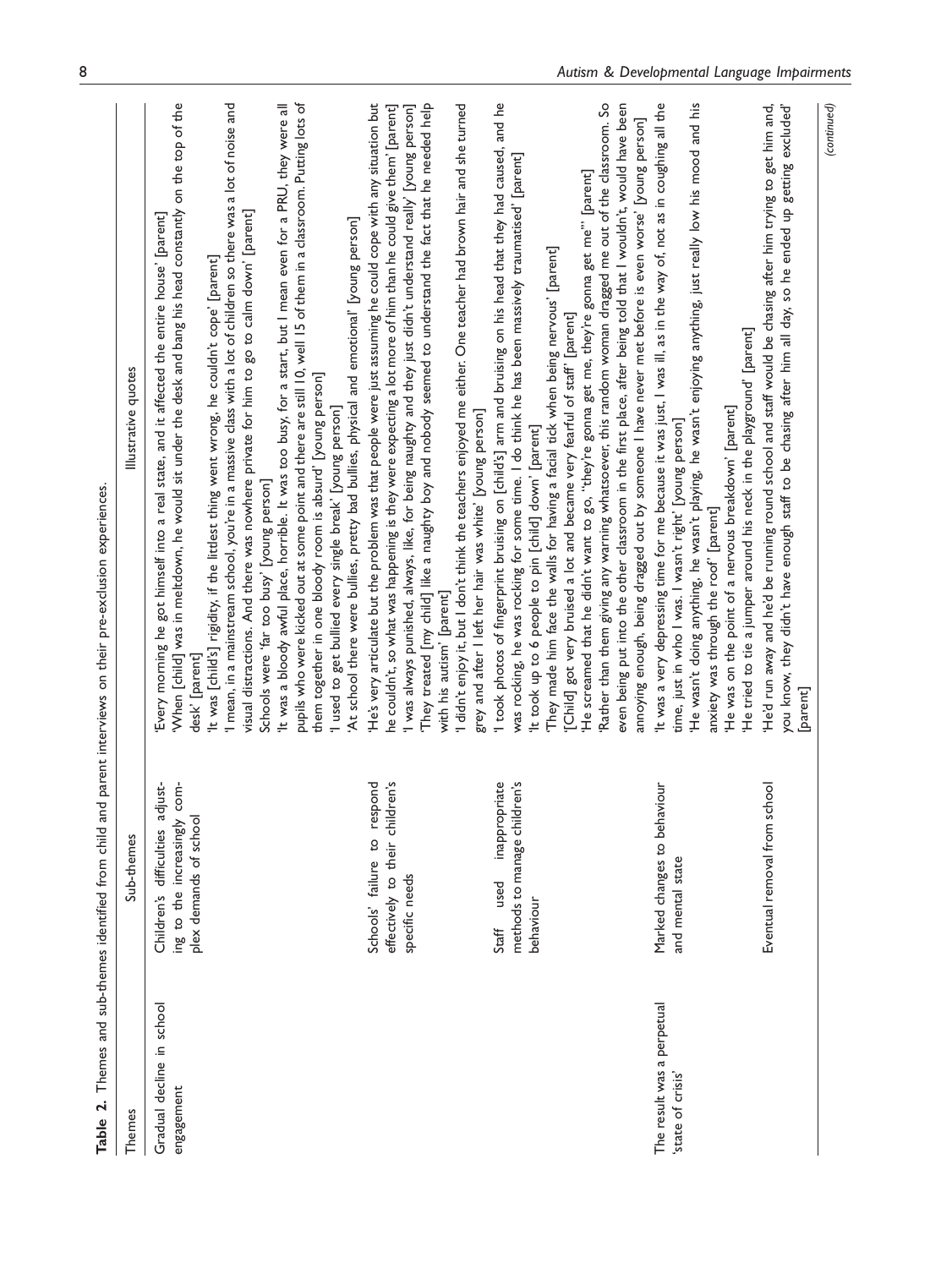| <b>Table 2.</b> (continued) |                                   |                                                                                                                                                                                                                             |
|-----------------------------|-----------------------------------|-----------------------------------------------------------------------------------------------------------------------------------------------------------------------------------------------------------------------------|
| hemes                       | Sub-themes                        | Illustrative quotes                                                                                                                                                                                                         |
|                             |                                   | on. We had an emergency meeting at school and his paediatrician decided to sign him out of school, sick with<br>He was so upset, it was like a cloud had come over him, you know, he just didn't understand what was going' |
|                             |                                   | 'He was considered a danger to [himself] and other children' [parent]<br>anxiety [parent]                                                                                                                                   |
|                             |                                   | They excluded him again and at that point I said I'm refusing to take him back. The L.A. [local authority] were                                                                                                             |
|                             |                                   | saying to me you have to bring him to school and I was saying, "No I don't have to bring him to school cause<br>his mental state is now so bad that the thought of school is making him meltdown"" [parent]                 |
|                             | native<br>Stress of finding alter | The mainstream school wouldn't accept him because he was said to be too dangerous. So we then went to                                                                                                                       |
|                             | <b>p</b> lacement                 | look at the PRU, which absolutely filled us with sheer dread. There's no way he could have coped in that place'                                                                                                             |
|                             |                                   | <b>parent</b>                                                                                                                                                                                                               |
|                             |                                   | I was struggling to teach him anything because I'm not a teacher and I'm not a special needs person and l                                                                                                                   |
|                             |                                   | didn't know enough. And [child] knew I didn't know enough and he would say "you're not my teacher, you're                                                                                                                   |
|                             |                                   | my mum" [parent]                                                                                                                                                                                                            |

One mother described that, within a 3-month period, her son had been excluded 24 times, which she felt had damaging consequences to his mental health.

Parents reported feeling desperate to find a suitable placement for their child and emphasised the time and effort it took to do so. Several parents objected to their child's repeated exclusions and negative school experiences by opting to keep their children at home. But home-schooling also presented significant challenges, including inadequate support, with the little support they did receive 'only wind[ing] [child] up more'.

# Results from children, parents and teachers' semi-structured interviews: Experiences following re-integration into school

We identified four main themes of children's experiences upon their re-integration into school (see Table 3), common to all informants.

The first steps towards re-integration. Many children had not accessed education and were out of school for a significant length of time before their current placement. At the time of the current study, most students had been attending the Hub for at least one year. One student had been there for six years. Children were aware that their placement at the Hub was often 'the only school that was left'. While some children seemed to have been indifferent about the prospect of attending the Hub, others appeared to have accepted the need to return to school.

Given the children's often-distressing experiences in their previous educational placements, their transition into the Hub was a key part of their re-integration process. Parents explained how teaching staff made significant efforts to prepare children for the transition, so they knew what to expect when they started. Such efforts did not mean, however, that re-integration was straightforward. For many students, the transition process appeared to be quite a gentle process, in which the time and days a week the student spent in school gradually increased: 'every child attends full-time eventually, it's just at their own pace' [teacher]. Staff explained that their primary goal was 'to make them feel less anxious'.

Following the transition, children's levels of school attendance improved considerably. Most of the students attended school full-time, with few absences. Teachers confirmed that, over the course of this study (13 weeks), young people missed school on few occasions (maximum six days for one child). Importantly, many parents noted their child's newfound willingness to 'actually go to school', stating that he 'hasn't refused which is pretty amazing'. Children were also positive about going to school and learning, with many stating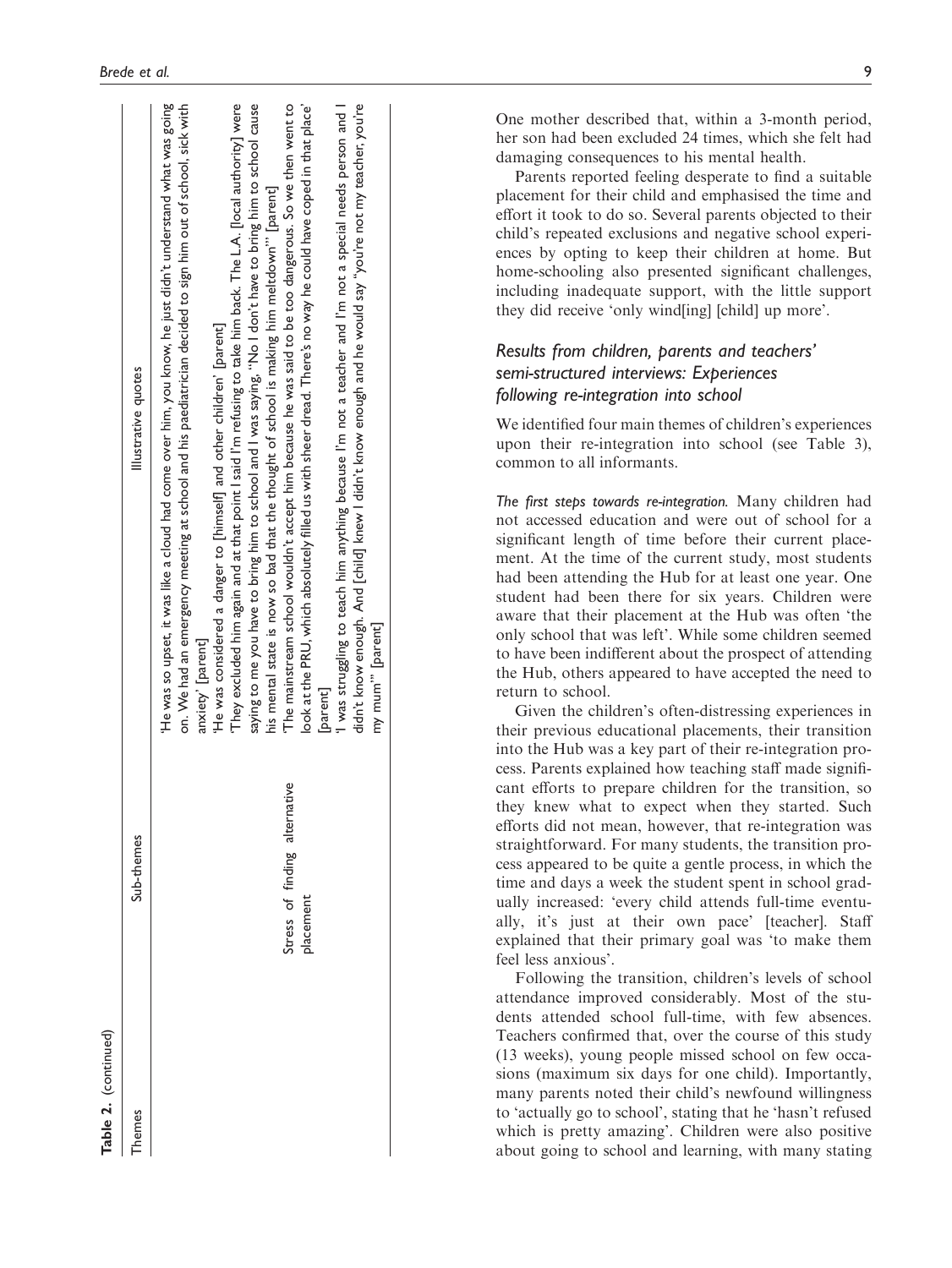|                                                                    |                                                                     | Table 3. Themes and sub-themes identified from child, parent and teacher interviews on their post-exclusion experiences.                                                                                                                                                                                                                                                                                                                                                                                                                                                                                                                                                                                                                                                                                                                                                                                                                                                                                                                                                                                                     |
|--------------------------------------------------------------------|---------------------------------------------------------------------|------------------------------------------------------------------------------------------------------------------------------------------------------------------------------------------------------------------------------------------------------------------------------------------------------------------------------------------------------------------------------------------------------------------------------------------------------------------------------------------------------------------------------------------------------------------------------------------------------------------------------------------------------------------------------------------------------------------------------------------------------------------------------------------------------------------------------------------------------------------------------------------------------------------------------------------------------------------------------------------------------------------------------------------------------------------------------------------------------------------------------|
| Themes                                                             | Sub-themes                                                          | Illustrative quotes                                                                                                                                                                                                                                                                                                                                                                                                                                                                                                                                                                                                                                                                                                                                                                                                                                                                                                                                                                                                                                                                                                          |
| towards<br>steps<br>re-integration<br>first<br>The                 | G<br>return<br>the<br>Accepting<br>school                           | 'I feel lucky to actually get to be in this school, since a lot of people get turned down basically. A lot would be<br>'Coming here at first was fine, because it's a school. I mean in the end you at least get to learn stuff' [young<br>I needed help, didn't I? I mean at the end of the day, I've got to face it, I needed lots of help, educational help<br>because I was falling behind. I needed my special help, lots of help' [young person]<br>'Well it was either this or the prison school. And I mean that' [young person]<br>different if I wasn't here' [young person]<br>personl                                                                                                                                                                                                                                                                                                                                                                                                                                                                                                                            |
|                                                                    | ß<br>$\overline{5}$<br>Preparing young people<br>gradual transition | They automatically understood that his anxieties would be high and they tried to make sure that he wasn't<br>The first visit was fine, but at the second visit [child] went into meltdown and then we had to put his start<br>waiting around a long time, they told him exactly which room he was going to be going to and what was going<br>date back by a couple of weeks' [parent]<br>to happen' [parent]                                                                                                                                                                                                                                                                                                                                                                                                                                                                                                                                                                                                                                                                                                                 |
|                                                                    | Children's newfound enthusi-<br>asm for school                      | 'I never learn enough no matter how much work you can give me. I'm actually interested in everything' [young<br>I'm not going to enjoy school but yeah I'm enjoying [this school] as much as school can be enjoyed' [young<br>'[Child] has completely changed since he came. He hasn't done a full day in school since he was eight years old<br>[he's 15 now]. I don't know if people here realise just how miraculous that is' [parent]<br>person]<br>person]                                                                                                                                                                                                                                                                                                                                                                                                                                                                                                                                                                                                                                                              |
| and teachers is<br>Trust between children,<br>parents<br>essential | The importance of feeling lis-<br>tened to                          | They spent a long time talking to us. They knew the things that would irritate [child] so it was about putting<br>[My child used to say] "no I can't do this," whereas when he came here, they were friendly. We had a chat and<br>Anything that we communicate is understood and action is taken. They never treat us like we're idiots, which<br>[child] was very articulate in what he wanted to say and what he wanted to ask. He just liked it' [parent]<br>'It was such a rare thing for us for somebody to listen to us about our child' [parent]<br>is how we were treated when we said anything in mainstream' [parent]<br>those things in place to keep him calm' [parent]                                                                                                                                                                                                                                                                                                                                                                                                                                         |
|                                                                    | and<br>Building strong staff-child<br>staff-parent relationships    | him, and rather than sort of just blowing up about it he's managed to speak to [staff member] and calm himself<br>They are quite good. I would give them 9 out of 10. Better than any other school. In all ways really' [young'<br>'It's getting him used to new staff, some he'll accept straightaway, some it might take a bit longer, some he'll<br>'He's got a really, really close bond with [staff member]. She is his outlet where if he's got a problem and if he's<br>understand us or try to understand us and they try their hardest to communicate in meltdown and just<br>going to speak to anybody about it, it will be [staff member]. There has been times when things have bothered<br>The staff is really good. They take school seriously and they also can be a bit fun and crazy at times and they<br>they're the best at doing that sort of stuff. They should get a super badge' [young person]<br>not accept at the minute. We've got to go along, with what he wants really' [teacher]<br>'My mum talks to [teacher] and they will work something out' [young person]<br>down' [teacher]<br>person] |
|                                                                    |                                                                     | (continued)                                                                                                                                                                                                                                                                                                                                                                                                                                                                                                                                                                                                                                                                                                                                                                                                                                                                                                                                                                                                                                                                                                                  |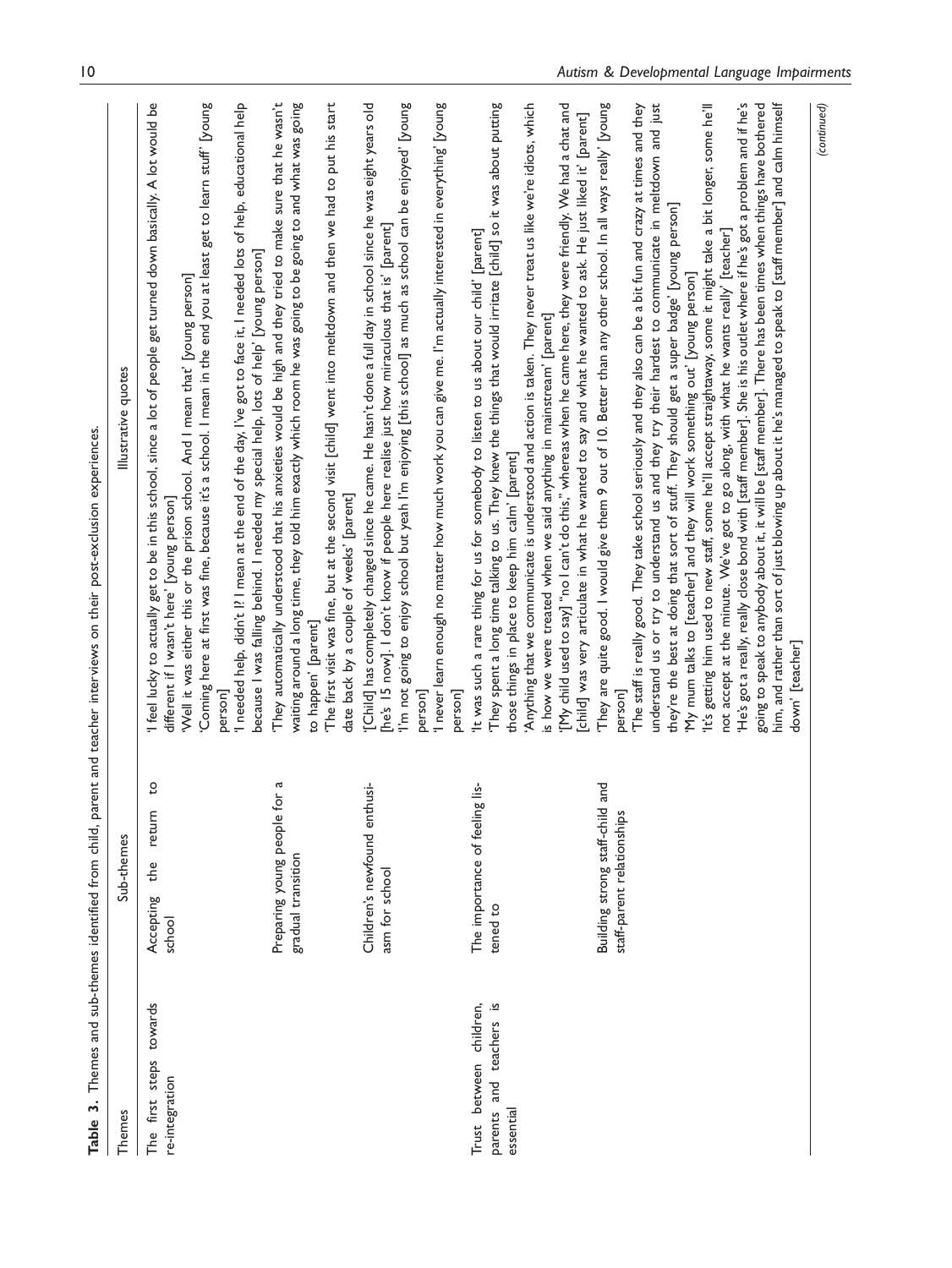|                                | Table 3. (continued)                |                                                        |                                                                                                                                                                                                                                                                                                                                                                                                                                                                                                                                                                                                                                                                                                                                                                                                                                                                                                                                                                                                                                                                    |
|--------------------------------|-------------------------------------|--------------------------------------------------------|--------------------------------------------------------------------------------------------------------------------------------------------------------------------------------------------------------------------------------------------------------------------------------------------------------------------------------------------------------------------------------------------------------------------------------------------------------------------------------------------------------------------------------------------------------------------------------------------------------------------------------------------------------------------------------------------------------------------------------------------------------------------------------------------------------------------------------------------------------------------------------------------------------------------------------------------------------------------------------------------------------------------------------------------------------------------|
| Themes                         |                                     | Sub-themes                                             | Illustrative quotes                                                                                                                                                                                                                                                                                                                                                                                                                                                                                                                                                                                                                                                                                                                                                                                                                                                                                                                                                                                                                                                |
|                                |                                     | But trust is fragile                                   | It's often a difficult and lengthy process to build relationships with parents. Many have had bad experiences<br>and feel very let down. A lot of work goes into engaging parents and securing their co-operation' [teacher]<br>For all of them, trust is a lot, if anything happens and they don't trust you anymore it's really hard, so you have<br>Sometimes you can get away with so much, but then if you bug him too much you'll be out of his room, that's<br>'He adores his teacher at the moment and I always say "at the moment" because it can change. If [teacher]<br>does something that [child] takes offence to it can go downhill quickly. So it's tricky' [parent]<br>to build it up carefully' [teacher]<br>it, he's had enough' [teacher]                                                                                                                                                                                                                                                                                                      |
| They<br>child'                 | ì<br>understand                     | the<br>ö<br>physical environment<br>Making adjustments | 'Having an individual room helps reduce that anxiety because it's a place they're supposed to feel secure and<br>That's one thing which is really awesome, cause you can just tell people that aren't at the Hub, ''well you don't' $\sim$<br>I got my room painted purple. And who doesn't like to get a purple room' [young person]<br>'In his own room, he hasn't got that distraction around him that he had before' [parent]<br>have your own classroom" [young person]<br>safe, because it's theirs' [teacher]                                                                                                                                                                                                                                                                                                                                                                                                                                                                                                                                               |
|                                |                                     | Understanding and accepting<br>of children's needs     | 'All I can say is they understand everything about PDA. In his last school they thought that [child] was just<br>being picky, they just didn't get him, they didn't understand it was his anxieties that were causing the behav-<br>I was just blown away. My son needs somebody to absolutely understand what [child] is about, what affects<br>[child], what makes [child] anxious, what takes him up the scale, how to bring him down, and I was so<br>Obviously, they are more trained in dealing with disability kids. It helps, you need to know this stuff. You need<br>'He's so comfortable with us, you know, and we just accept him for how he is without any repercussions, no-<br>one bats an eyelid when he's bouncing off walls and whatnot because it's just what [child] does. This is where<br>he can be himself really, he's finally found somewhere that he can finally be who he is, and not get judged. We<br>iour, whereas they do here' [parent]<br>to be trained in it' [young person]<br>just accept it' [teacher]<br>impressed' [parent] |
|                                |                                     | Working towards improving<br>children's well-being     | It's trying to teach them to self-regulate, not to get to the point where they get to meltdown situation. Then<br>I think we're getting it right for him at the minute, he's not had an incident in a long, long, time. He smiles a lot<br>it will vary from child to child how quickly we can bring them back round and move them on. It's fundamental<br>'If they have a problem with him they talk to him. I mean there's no grabbing hold of him, no restraint' [parent]<br>more now, he doesn't seem as anxious as when he first came' [teacher]<br>to work on that' [teacher]                                                                                                                                                                                                                                                                                                                                                                                                                                                                                |
| Learning<br>afforded<br>school | opportunities<br>new<br>their<br>کر | Interactions with others were<br>mixed                 | Having other kids in the Hub who are very similar to him has helped him, maybe seeing some of their<br>behaviours is making him think about his behaviour. He's learning by watching other people and their anxieties<br>There's a chance if we can get [child] to overcome his anxieties that he'll meet people who will kind of accept<br>I am socialising with other people [in the Hub]. It makes me feel not as lonely and empty' [young person]<br>[Another student] doesn't like me. I don't know why, I've never done anything wrong' [young person]<br>and how they react' [parent]                                                                                                                                                                                                                                                                                                                                                                                                                                                                       |

(continued)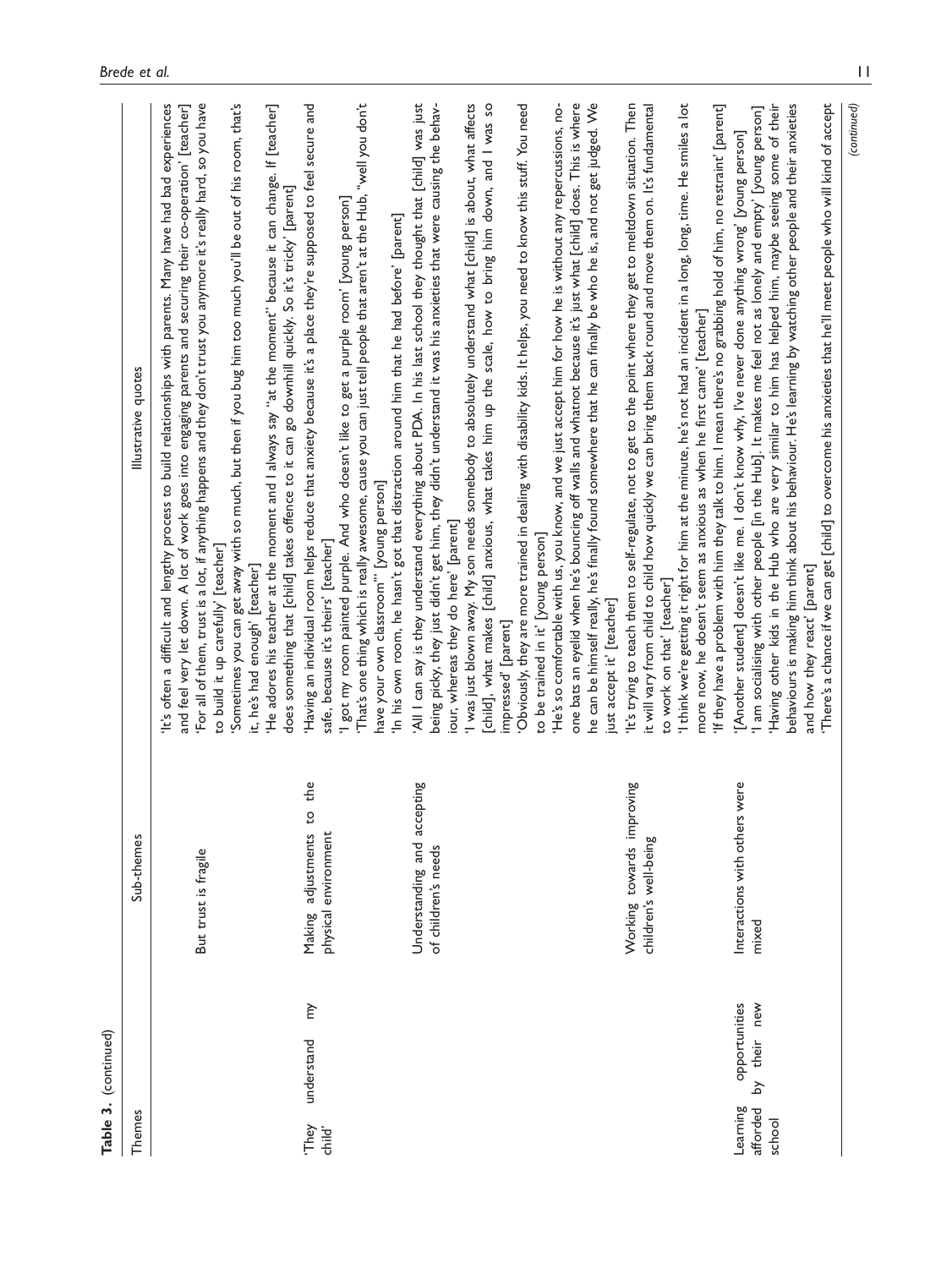| Table 3. (continued) |                                                                                      |                                                                                                                                                                                                                                                                                                                                                                                                                                                                                                                                                                                                                                                                                                                                                                                                                                                                                                                                                                                                                                                                                                                                                                                                                                                                                                                                                                                                                                                                                                                                                                                                                                                                                                                                |
|----------------------|--------------------------------------------------------------------------------------|--------------------------------------------------------------------------------------------------------------------------------------------------------------------------------------------------------------------------------------------------------------------------------------------------------------------------------------------------------------------------------------------------------------------------------------------------------------------------------------------------------------------------------------------------------------------------------------------------------------------------------------------------------------------------------------------------------------------------------------------------------------------------------------------------------------------------------------------------------------------------------------------------------------------------------------------------------------------------------------------------------------------------------------------------------------------------------------------------------------------------------------------------------------------------------------------------------------------------------------------------------------------------------------------------------------------------------------------------------------------------------------------------------------------------------------------------------------------------------------------------------------------------------------------------------------------------------------------------------------------------------------------------------------------------------------------------------------------------------|
| Themes               | Sub-themes                                                                           | Illustrative quotes                                                                                                                                                                                                                                                                                                                                                                                                                                                                                                                                                                                                                                                                                                                                                                                                                                                                                                                                                                                                                                                                                                                                                                                                                                                                                                                                                                                                                                                                                                                                                                                                                                                                                                            |
|                      | students<br>challenged<br>whether<br>being<br>academically<br>Unclear<br>were        | 'Neither of them can let something lie, so they really got on for a little bit and then there were fall-outs and<br>'[Student] sees himself as part of [the Hub], he does understand that he has autism and that it means certain<br>'Some of it's too easy, some of it's a little hard, but if it's too hard then I just say, "bloody hell mate that's too<br>They've been kind of just working on getting his anxiety levels down rather than the academic side. If they'd'<br>It's difficult to say whether they should be progressing faster, as they learn other skills that would not be<br>There is a compromise because the kind of social and environmental support that we've given him, which was<br>a hundred percent necessary, now comes at the expense of that teaching expertise, where if he was in a<br>expertise in delivering GCSE. That's just something that we can't offer, as a school, so there is a compromise<br>then the fall-outs kept happening and I think both of them have now recognised that they can't manage that'<br>things are more difficult for him, but I think he also recognises that he should have, and he would like to have,<br>mainstream school he'd have an RE teacher, a science teacher, an English teacher, a maths teacher, all with real<br>'It used to be too easy, but I think this year it's becoming more harder' [young person]<br>pushed the academic too soon I don't think he'd have come to school' [parent]<br>more social contact with a more mainstream group of people' [teacher]<br>him, so I believe he could sustain friendships' [teacher]<br>hard" and they'll take it back' [young person]<br>taught in a mainstream school' [teacher]<br>[teacher] |
|                      | lemic<br>The importance of learning<br>acad<br>beyond<br>knowledge'<br>sliys,        | I think the learning that he does in the Hub is a different type of learning to the academic [learning] he would<br>'[Students need to] accept the fact that at the moment we're not educating them but we're dealing with their<br>emotional well-being and until we get that right we're not going to get learning to take place. They might miss<br>out on things but they will always have that [intellectual] ability and for us the challenge is to stabilise that<br>'We know he is a clever lad; we just needed him socially to be able to cope with other people, to cope with<br>'He's come on further than we ever thought possible, yeah definitely, so we don't expect anything else'<br>emotional well-being and reduce that anxiety for them to be able to access learning' [teacher]<br>be getting in mainstream - it's social, it's daily living skills as well as academic' [parent]<br>society' [parent]<br>there' [teacher]<br>[parent]                                                                                                                                                                                                                                                                                                                                                                                                                                                                                                                                                                                                                                                                                                                                                                    |
|                      | đ<br>school did not always gener-<br>successes<br>alise to home<br><b>Children's</b> | "Don't get me wrong, every day is a challenge. But over the past 12 months his behavioural difficulties have<br>"[Child] was in total crisis before starting at the Hub, because of his social difficulties and being forced to<br>diminished greatly. He might still swear and he sometimes pushes, but he is not smashing things anymore,<br>'Parents tell me about the issues they are having at home, that they can't cope, don't know what to do with<br>'Despite all the positive things that are happening at school, [child] does not self-regulate well at all' [parent]<br>[Child] is a different child now, but he still has potential to kick off and he still does sometimes kick off'<br>him. But we can't help with that, we don't have the power, time or expertise' [teacher]<br>conform. It has changed his life, it's been incredible' [parent]<br>becoming violent' [parent]<br>[parent]                                                                                                                                                                                                                                                                                                                                                                                                                                                                                                                                                                                                                                                                                                                                                                                                                   |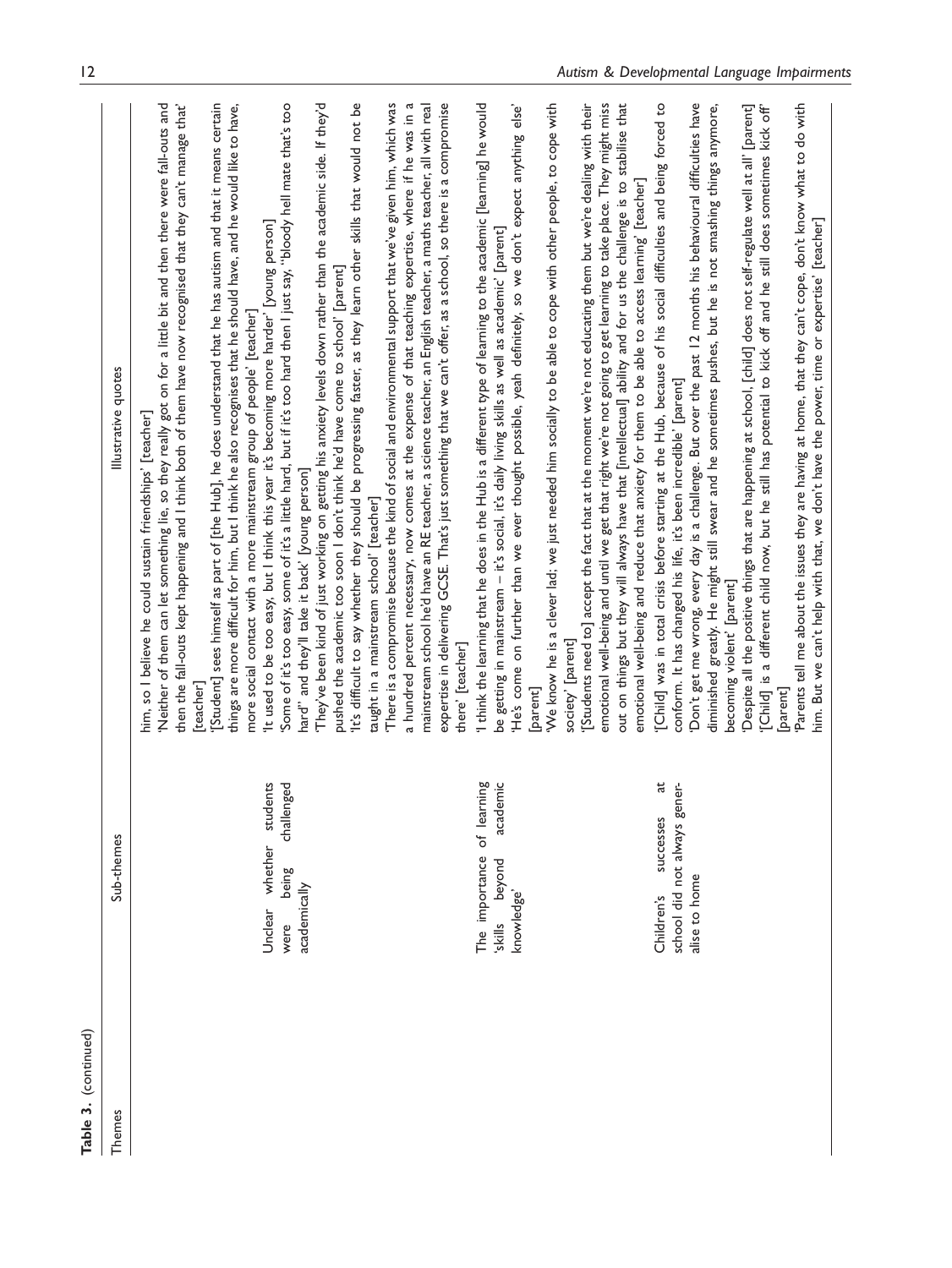that they 'want to learn', although others were more ambivalent. Staff emphasised that engaging children, 'offering them a wow-factor', was critical to overcoming their initial resistance to coming to school.

Trust was essential for getting young people back into school. Young people, parents and staff agreed that strong, trusting relationships between teachers and students were essential: 'The relationship that you develop with a child is absolutely paramount' [teacher]. To do this, staff reported taking great care to ensure that both parents and pupils felt listened to right from the start and that, importantly, the school took their concerns on board. Encouragingly, both parents and young people felt that their views were taken seriously.

With regards to staff–student relationships, staff reported that each student was carefully matched to the adults supporting them, based on mutual interests and personalities. This strategy seemed to be successful: although a few students mentioned that there are certain members of staff they 'just wouldn't really work with', students generally felt positive about the Hub staff, stating that 'they all make you feel welcome and happy', that 'they are quite good', and that 'they should get a super badge'. Staff highlighted that the students felt reassured that they were trusted by staff, which made it easier to seek help when they need it: 'you just tell staff and they'll try and sort something out' [young person]. While all informants felt that consistency and familiarity with staff was helpful for the children, teachers nevertheless noted the fragility of students' trust in them and how difficult it can be to repair once broken.

'They understand my child'. Staff reported making extensive efforts to accommodate children's individual needs and preferences, which included making substantial adjustments to the physical environment ('removing anything that could potentially tip them over the edge' [teacher]). Students were given their own, personalised classrooms. Having their own classroom was important to the young people ('it's nice and quiet'), gave them a secure space to 'be themselves' [teacher], and helped to manage children's sensory differences. Indeed, staff commented about students 'not being able to cope' without their own room.

Parents were extremely encouraged about teachers' efforts to understand their children's specific needs and accept them, including their children's EDA. Teachers emphasised that not being judged for their behaviour in the Hub was like a 'safety blanket' for students, which they felt had a positive impact on their mental health. Staff also highlighted the importance of continuously monitoring and working towards improving children's wellbeing, which also meant responding well to children's behaviours regarded as challenging. Parents noted the staff's ability to handle critical situations – much better and 'a lot calmer' than the staff in students' previous placements. Some students also showed awareness and respect for teachers' expertise, stating that staff are 'professionally trained'.

Learning opportunities afforded by their new school. Making considerable adjustments to the physical environment, fostering strong relationships with students and parents, and having staff who were competent and accepting of the students were felt to contribute towards promoting children's mental and emotional wellbeing, which staff felt was a necessary precursor to enhancing their learning, especially their social and academic skills.

Parents noted the challenges their children faced with friends and peer relationships. Teachers agreed, stating that while most students expressed a desire for friendship, 'they just don't know how to do it properly'. Parents felt that being around other students 'like them' was a positive influence on their children's self-perception and social abilities, although teachers noted that being around students with similar difficulties could increase the likelihood of tension between them. Indeed, while some young people felt that students in the Hub were 'quite nice to hang out with' and 'incredibly funny', others reported them as 'a bit nutty', 'get[ ting] on my nerves' and 'messed up people'. One child explained that he tried to make ''good friends'' but that this is 'a bit harder' with some, 'but that's obviously not them themselves, it's obviously their condition'. To circumvent these difficulties, staff described how students' engagement with others was 'child-led', with teachers facilitating social contact with their peers when the students expressed an interest in socialising with others. Despite attempts to engage children socially, some staff nevertheless felt that the Hub was lacking in an 'appropriate' peer group, particularly for the students with 'fairly good social skills'.

It was unclear whether students were being sufficiently challenged academically. Most parents noted that while they felt their children were 'very, very clever' and 'bright', their children's previous refusal to engage in any schoolwork had set them back considerably, which meant that students' initial academic progress at the Hub had been slow. Indeed, although some students felt they 'don't really learn much', that sometimes staff 'don't really push it that much', they also felt they would 'not necessarily' learn more if they were pushed harder. In addition to difficulties with engaging children academically, both parents and teachers reported that it was 'difficult to judge children's progress', because their engagement was so varied and that they can often 'do more than they show'. While staff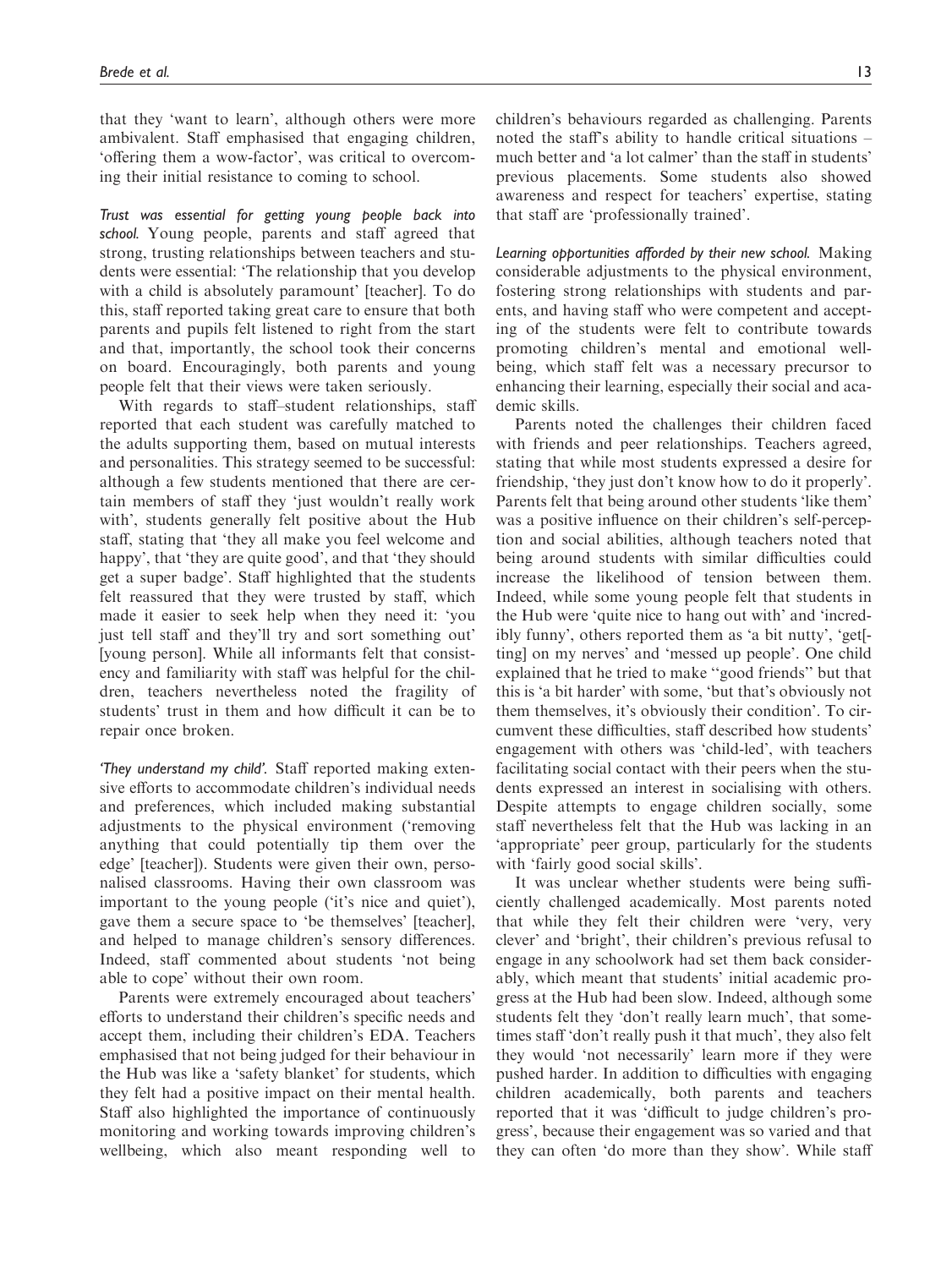were perceived to be well-equipped to support emotional regulation and moderate the demands placed upon the child, teachers, parents and even students noted that staff can sometimes struggle to provide teaching expertise, especially for the older children who require more advanced subject knowledge.

Parents made it clear, however, that their children's academic progress was not their top priority. Instead, they highlighted the need to build children's emotional resilience so that they could access learning, suggesting that it takes time to 'repair the damage' of their previous experience and 'build up the foundations' for learning. They also stressed the importance of children's independence, their ability to 'cope and self-regulate' and to 'understand their condition', over academic achievement – and teachers agreed. In this regard, parents noted considerable changes in their children's behaviour since transition to the Hub. For some students, this progress was gradual, while for others, it had been more dramatic.

While parents celebrated their children's successes they, nevertheless, acknowledged that their children were still not 'coping perfectly'. Although students were 'emotionally in a much better place' [teacher], some were unable 'to deal with his emotions very well at all' [parent]. Although parents had also witnessed improvements at home ('he's just very different to live with'), with their behaviours being 'a lot more manageable', they also stated that home life can still be stressful. Parents also described times when their children were 'more stressed' and 'more difficult', which tended to be 'when he is away from school', 'during holidays', and when unexpected issues arose. Teachers also commented that their ability to support students' home life was often limited, with some issues shared by parents to be beyond their influence.

# **Discussion**

This study focused on some of the most vulnerable autistic children and young people – those previously excluded from education, whose needs were considered by their teachers and parents to be especially complex and who were reported to often have multiple co-occurring conditions. Indeed, our own assessment of these children's cognitive and behavioural profile showed that many had clinically significant levels of anxiety and behaviours reminiscent of EDA, at least as reported by their parents. Participants reported overwhelmingly negative experiences of their own and their children's previous educational placements. Children's perceived unmet needs and the use of inappropriate approaches by school staff in dealing with children's difficulties were felt to cause a decline in children's mental health and behaviour, which resulted in both formal and informal exclusions, placement breakdowns and, ultimately, permanent exclusions.

The factors precipitating exclusion for these young people are consistent with the few existing studies on this issue. Sproston et al. (2017) reported that the heightened sensory demands of mainstream school environments, conflictual staff–child and peer–child relationships, limited understanding of young people's specific needs, and either unhelpful or non-existent support from their previous schools were all perceived to be attributable to their eventual exclusion from school. These are precisely the factors we identified herein: parents and young people strongly asserted that inappropriate school environments, and a lack of staff recognition and understanding of children's individual needs were key causes of their and their children's escalating behavioural problems and their inability to access mainstream education (see also Pirrie, Macleod, Cullen, & McCluskey, 2011). They further noted that the invisibility of their own or their child's condition was especially problematic, where genuine difficulties were misconstrued as behavioural problems 'because they look ''normal''' (cf. Kenny et al., 2016). It is possible, of course, that these difficulties were manifestations of other co-occurring conditions, rather than arising from autism per se – difficulties that might have been caused, or even caused by, children's negative educational experiences.

Although our participants acknowledged that the young people's behaviour was particularly challenging at times, they also stressed that staff in previous schools had used inappropriate and ineffective approaches to deal with such behaviour, citing several instances of what could be described as emotional and physical abuse. Caution is warranted regarding these reports given that they are (a) retrospective in nature, and therefore potentially subject to recollection biases, and (b) derived from the perspectives of parents and young people only, not the schools involved. Notwithstanding, the current reports are consistent with studies showing that students with SEND, especially those on the autism spectrum (Westling, 2010), are more likely to experience physical restraint and/or seclusion as a result of their behaviour (Hibbard & Desch, 2007; Ryan & Peterson, 2004).

While physical restraint may be lawfully used to prevent harm to oneself or to others (when implemented in a way that maintains the safety and dignity of all concerned) (DfE, 2013), researchers have highlighted that such restraint often results from a failure to use effective, preventative techniques to manage behaviour that challenges (e.g. Scheuermann & Hall, 2015). Consistent with this suggestion, studies have demonstrated that many teachers feel ill-equipped to deal with autistic students' challenging behaviour (e.g., Westling, 2010) and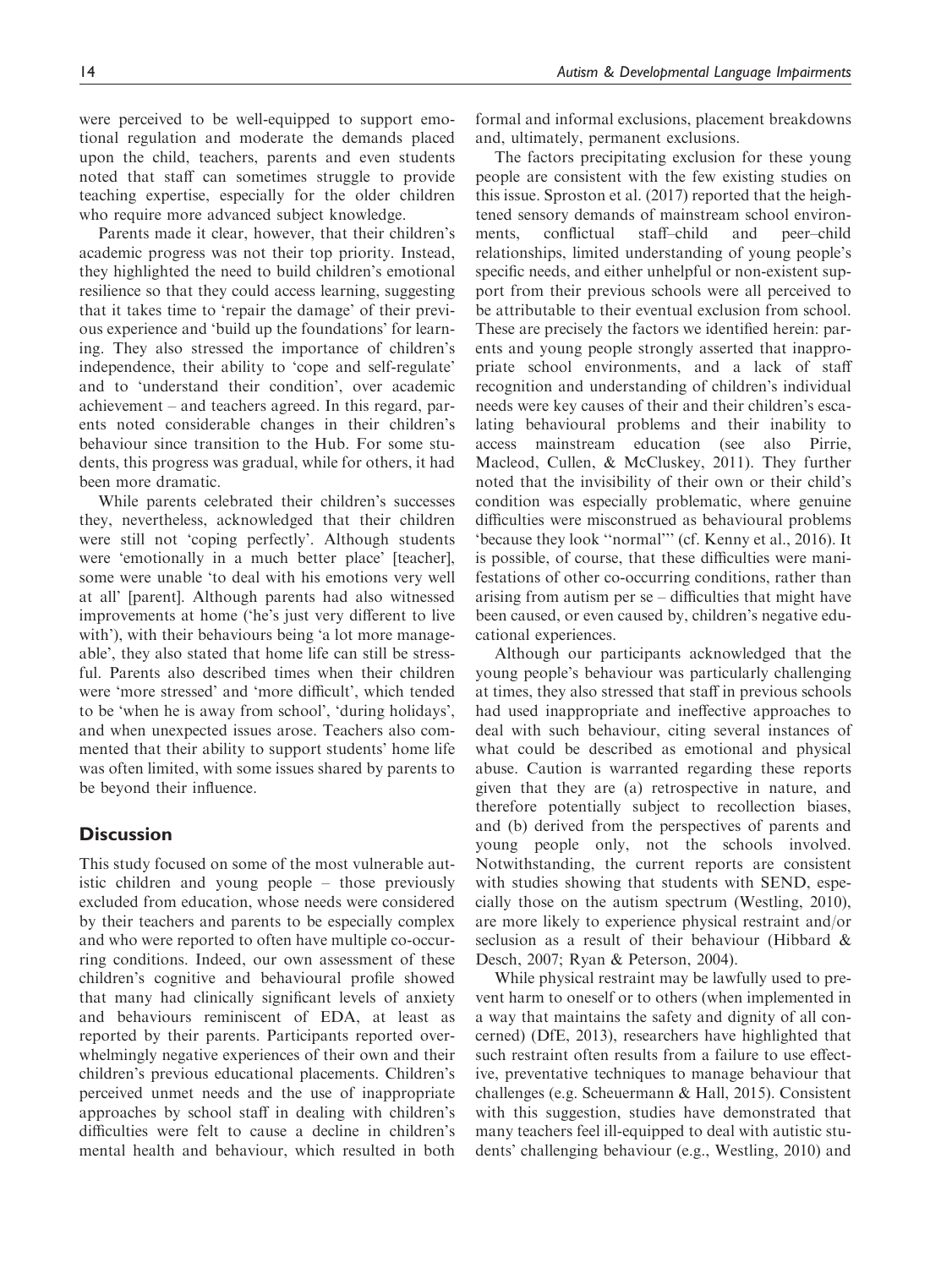difficulties regulating their emotions (e.g., Humphrey & Symes, 2013), which can lead to them using reactive rather than proactive approaches (Lindsay, Proulx, Scott, & Thomson, 2014). Efforts to reduce exclusion in autistic children and young people with particularly complex behaviour must seek to develop school-wide, proactive plans and improve staff confidence to address students' challenging behaviour (see Westling, 2010). Such approaches are likely to be implemented more effectively when schools collaborate with parents (Soto-Chodiman, Pooley, & Taylor, 2012) and with the young people themselves.

The former challenges reported herein by the young autistic people and their parents are deeply worrying. Failure to include children in school is likely to have serious consequences on children and young people's behaviour and psychological wellbeing (Goodall, 2015), as clearly attested by our participants. Both parents and young people spoke of their or their children's increasing anxiety, depression and even suicidal ideation, and the substantial impact their children's pervious educational experiences had on parental mental health and family life, consistent with reports of school exclusion of children with other SEND (Parker, Paget, Ford, & Gwernan-Jones, 2016; Pirrie et al., 2011). But the potential effects of exclusion on long-term outcomes are even more far-reaching. It is well established that the economic and social costs of school exclusion are high, with many excluded young people having a greater risk of not being in education, employment or training in early adulthood, having mental health problems, being involved in crime, or even being homeless (Berridge, Brodie, Pitts, Porteous, & Tarling, 2001; Coles et al., 2002; Daniels et al., 2003; Whear et al., 2014). This is especially concerning for young autistic people and adults, who are already at increased risk of developing mental health problems (e.g., Simonoff et al., 2008), and of having suicidal thoughts and suicidal plans or attempts (Cassidy et al., 2014; Hirvikoski et al., 2016), suggesting that these young people may be doubly disadvantaged and, ultimately, disenfranchised in this regard.

The culmination – and escalation – of these challenges as school progresses could suggest that the educational journey to exclusion is an inevitable consequence for at least some autistic children, including those with particularly complex behaviour, as sampled here. But our study, encouragingly, showed that this was not necessarily the case. All the young people reported being happy, safe and secure in their current placement, the Hub. Parents and teachers also reported compelling changes in the children's emotional well-being and behaviour, as well as a newfound enthusiasm for school, as manifested by the young people's school attendance. Our interviews with parents, teachers and the young people identified four key features necessary for students' successful reintegration into school, including (i) making substantial adjustments to the physical environment, (ii) promoting strong, trusting staff–student relationships, (iii) ensuring that staff members understand and accept these students' needs, and (iv) targeted efforts towards improving students' wellbeing. These features closely align with those identified in reports from previously excluded autistic girls (Sproston et al., 2017) and children with other SEND (McCluskey, Riddell, Weedon, & Fordyce, 2016; McGregor, Mills, te Riele, & Hayes, 2015) on their successful reintegration into school – all of which stress that such success involved developing strong connections with their students, being willing to listen to students' views, and being more attentive to their unique needs. Indeed, these features are commonly highlighted by researchers as good practice in autism education (Charman et al., 2011; Dillon, Underwood, & Freemantle, 2014; Parsons et al., 2011).

The often-extreme accommodations made by Hub staff, including the individual classrooms, and their exceedingly flexible approach to children's education are unlikely to be matched by regular, mainstream schools, not least because it is prohibitively expensive. It is unclear whether children's experience at their previous schools would have been different, if these establishments had been able to provide similar resources and expertise. Nevertheless, having teachers and professionals who are aware of these students' varying needs and who feel confident in responding to them appropriately should be a realistic goal. Existing research suggests that teacher knowledge about autism is limited, with many believing that they lack the training to provide appropriate support to autistic pupils, particularly within mainstream classrooms (e.g. Lindsay et al., 2014; McGregor & Campbell, 2001; Robertson et al., 2003; Soto-Chodiman et al., 2012). Given that teachers' prior knowledge of autism is related to more positive attitudes towards inclusion (L. Crane, A. Remington, L. Kenny, & E. Pellicano, in preparation; Robertson et al., 2003), efforts should be directed towards improving education professionals' knowledge and awareness of autism, and effective ways of responding to these students' needs. This situation is set to improve, at least in England, with autism becoming a mandatory training subject for trainee teachers in 2018. Such training might also help to overcome a key barrier in the successful inclusion of autistic children and young people: the prevailing perception that young people's difficulties are firmly rooted within the child (House of Commons Education and Skills Select Committee, 2006), rather than a consequence of the culture and practices of schools themselves (see McGregor et al., 2015; Runswick-Cole, 2011, for discussion).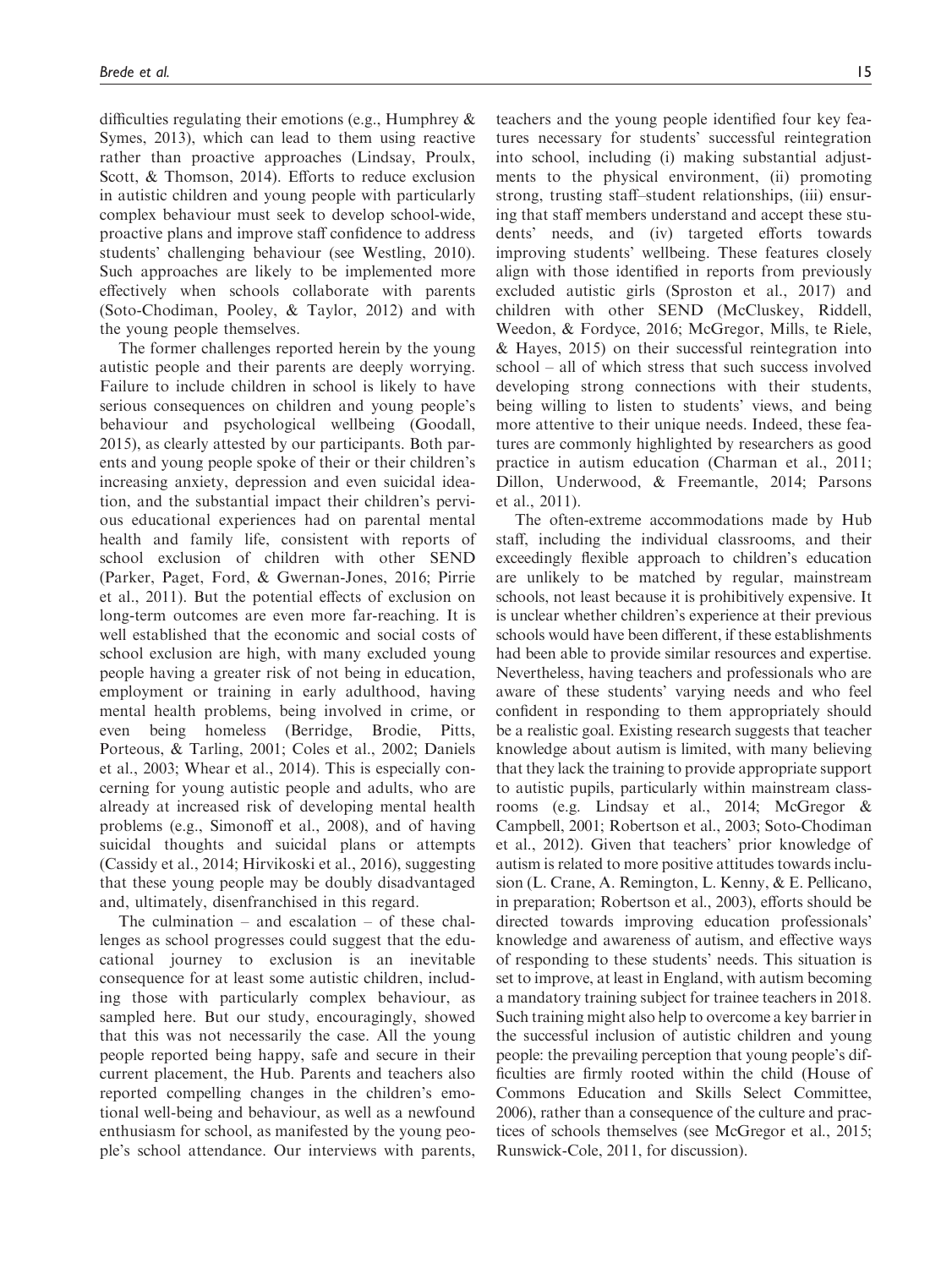Yet, in the absence of training, there are key ways in which schools should seek to promote inclusion of autistic students. All of our informants highlighted that the quality of relationships between staff and students, and staff and parents, were essential to reducing their anxiety, improving their confidence and, ultimately, getting them back into school. Many existing studies on exclusion (e.g., McCluskey et al., 2011; McGregor & Mills, 2012; Pirrie et al., 2011; Sproston et al., 2017) have also emphasised that students become re-engaged with school when school staff take the time to get to know their students – their capabilities and potential disabilities – and develop strong relationships with them. Indeed, Daniels et al. (2003: 134) noted that 'what mattered more [than the nature of the provision] were the degrees of skill and commitment shown by staff in any site of provision'. It should not be beyond educational authorities, teachers and school staff to adopt this relational approach (see Cottam, 2011), providing supportive, respectful and nurturing learning environments. This is especially relevant within the context of current policy frameworks, which emphasise the importance of involving young people with SEND, including those on the autism spectrum, in the educational decisions that ultimately affect them (DfE, 2014).

The flexible, supportive environment offered by the Hub may not have come without its costs, however. The extent of young people's academic progress, from the perspectives of all informants, was far from clear. Similar to previous studies (Byrne, 2013; Makin et al., 2017; McNerney et al., 2015), parents reported prioritising non-academic skills (emotional resilience, life skills) – the so-called 'hidden curriculum' – over academic progress. This focus is perhaps unsurprising given that difficulties with social issues and everyday adaptive functions are common in young autistic people (APA, 2013; Klin et al., 2007) and the extremely negative experiences in their previous mainstream placements. Nevertheless, the limited focus on academic progress is in striking contrast to the results of studies focused on reintegrating children with other SEND (largely with social, behavioural and emotional difficulties) in alternative provisions. For example, McGregor et al. (2015) reported that the teachers in their case study schools were striving 'to ensure that high expectations and intellectual rigour permeate the work being given to the students' (p. 621). It is therefore possible that, in developing the Hub's supportive school environment, high aspirations for these cognitively able young autistic people might have been lost.

Even if this is not the case, more remains to be done to ensure that children and young people's progress in self-regulation at school is also mirrored in other settings. Parents reported that, while they felt their children's ability to regulate their behaviour had improved,

they continued to have difficulties at home, which resulted in stressful family lives. This disparity in children's behaviour between home and school contexts was also evident in parent and teacher reports on the children's demand avoidant behaviour. While parents reported elevated levels of demand avoidant behaviour on the EDA-Q, presumably observed at home, teachers did not. Caution is warranted when interpreting these results, however, given the relatively low internal consistency of teachers' responses. Nevertheless, the apparent difference between young people's behaviour at home and in school could be explained partly by the nature of challenges they face in the two different contexts, with parents reporting that more unexpected issues arise at home that the children are not necessarily confronted with in school (e.g. interactions with siblings, important life events like the death of a grandparent), and partly by the fact that parents are unlikely to be able to replicate the structure and security of the Hub environment. Yet, it could also mean that the young people are failing to generalise across contexts – an issue that is notoriously challenging to address (Hwang & Hughes, 2000). Such a possibility is concerning in this instance, as it is unclear whether the apparently positive strategies and approaches adopted by the Hub are effective in promoting children's self-regulation, and therefore for ensuring young people's success in post-Hub settings.

This study has several limitations. First, the autistic children and young people sampled here had often been excluded multiple times and had unusually high levels of need (including additional co-occurring difficulties), which could potentially limit the generalisability of the results. The parity in findings across our study and several existing studies in autistic (Sproston et al., 2017) and non-autistic children and young people (e.g. Parker et al., 2016; Pirrie et al., 2011), however, warrants confidence in these findings. Second, in light of the retrospective nature of parent and young people's reports, it is difficult to determine whether their current, complex needs (or at least their needs upon entry to the Hub) were either a cause or a consequence (or both) of their often-harrowing school experiences. Longitudinal studies tracking the experiences of young autistic people who are 'at risk' of exclusion may help to determine the source of this issue – and potentially identify the preventative strategies employed by some schools to ensure that children at risk of exclusion are successfully included in school. Finally, although comparisons with existing studies of exclusion in children with other SEND suggest that the factors critical to re-integration into school are similar to the ones identified here (e.g. McCluskey et al., 2011; McGregor et al., 2012; Pirrie et al., 2011), the absence of a comparison group of young people with other SEND who also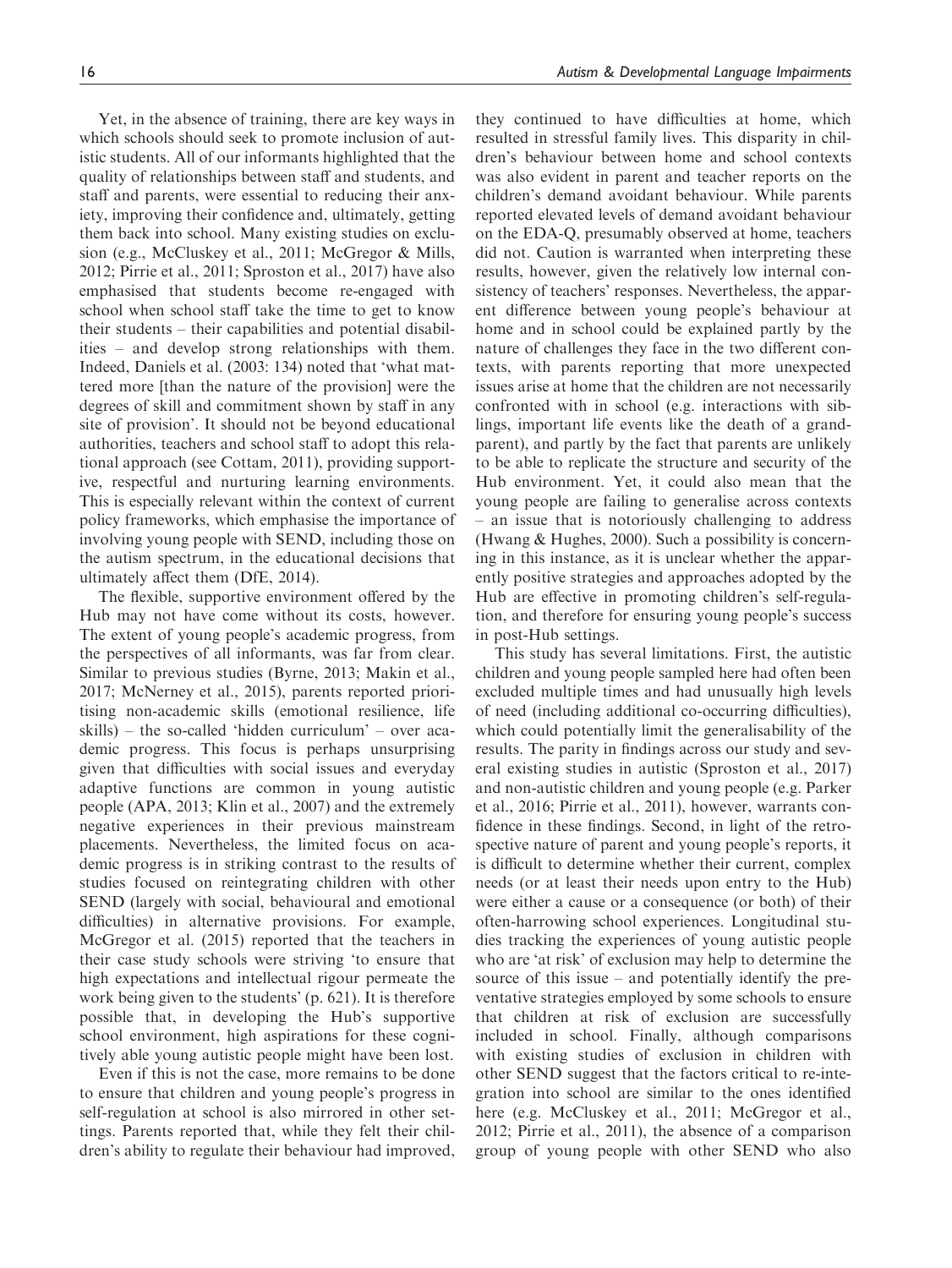experienced exclusion prevents us from making firm conclusions in this regard. It therefore remains unknown whether the nature of exclusion for young people on the autism spectrum is unique in some way(s).

## Conclusion

Since the Warnock Report (Warnock, 1978), the aim of education policy has been to include children – including autistic children – within mainstream provision at the child's local neighbourhood school (Department for Education and Skills, 2001). Indeed, section 33 of the Children and Families Act 2014 places a duty on the local authority to ensure that a child or young person with an EHC plan is educated in a mainstream setting. The parents and young people in our study reported that inclusion simply did not work in their previous schools; children 'hated it', often refused to attend school and increasingly showed behaviour that challenged teachers and school staff, which ultimately led to extreme anxiety, self-harm, emotional and physical torment, and disengagement from education. Here, we showed that one particular alternative provision, the Hub, managed to turn this around, at least in the young people sampled here. The Hub staff accommodated the young people's diverse learning needs and personal challenges by offering flexible, supportive and respective environments – for them and their parents – ultimately, re-engaging them in their learning. These findings clearly demonstrate that these young people are not 'ineducable'. Efforts must be directed towards understanding the most effective preventative approaches of keeping these young people included in mainstream schools and, ultimately, ensuring that they lead flourishing lives.

#### Declaration of Conflicting Interests

The author(s) declared no potential conflicts of interest with respect to the research, authorship, and/or publication of this article.

#### Funding

The author(s) received no financial support for the research, authorship, and/or publication of this article.

#### **Notes**

- 1. The UK term ASC is equivalent to autism spectrum disorder (ASD).
- 2. Identity-first language (i.e. autistic person), opposed to person-first language (i.e. person with autism), is preferred by many autistic people and their allies. Therefore, in this article, the authors use predominantly identity-first language (see Gernsbacher, 2017; Kenny et al., 2016; Sinclair, 1999).
- 3. Short-stay schools for children who are otherwise unable to attend mainstream or special schools to help them reintegrate into school.
- 4. Both are legal documents that detail the child's needs and services that the local authority in England has a duty to provide.

#### **References**

- Ambitious about Autism. (2014). Ruled out: Why are children with autism missing out on education? Campaign Report 2014. Retrieved from [www.ambitiousaboutautism.org.](www.ambitiousaboutautism.org.uk/sites/default/files/Ruled_Out_Report.pdf) [uk/sites/default/files/Ruled\\_Out\\_Report.pdf](www.ambitiousaboutautism.org.uk/sites/default/files/Ruled_Out_Report.pdf)
- American Psychiatric Association. (2000). Diagnostic and statistical manual of mental disorders Fourth Edition. Washington, DC: American Psychiatric Association.
- American Psychiatric Association. (2013). Diagnostic and statistical manual of mental disorders (5th ed.). Washington, DC: American Psychiatric Association.
- Ashburner, J., Ziviani, J., & Rodger, S. (2008). Sensory processing and classroom emotional, behavioral, and educational outcomes in children with autism spectrum disorder. American Journal of Occupational Therapy, 62, 564–573. doi:10.5014/ajot.62.5.564
- Ashburner, J., Ziviani, J., & Rodger, S. (2010). Surviving in the mainstream: Capacity of children with autism spectrum disorders to perform academically and regulate their emotions and behavior at school. Research in Autism Spectrum Disorders, 4, 18–27. doi:10.1016/ j.rasd.2009.07.002
- Atkinson, M. (2013). ''Always someone else's problem''. Office of the Children's Commissioner's Report on illegal exclusions. London, UK: Office of the Children's Commissioner.
- Barnard, J., Prior, A., & Potter, D. (2000). Inclusion and autism: Is it working? London, UK: The National Autistic Society.
- Batten, A., & Daly, J. (2006). Make school make sense. Autism and education in Scotland: The reality for families today. Glasgow: National Autistic Society.
- Bauminger, N., & Kasari, C. (2000). Loneliness and friendship in high-functioning children with autism. Child Development, 71, 447–456. doi:10.1111/1467-8624.00156
- Berkovits, L., Eisenhower, A., & Blacher, J. (2017). Emotion regulation in young children with autism spectrum disorders. Journal of Autism and Developmental Disorders, 47, 68–79. doi:10.1007/s10803-016-2922-2
- Berridge, D., Brodie, I., Pitts, J., Porteous, D., & Tarling R. (2001). The independent effects of permanent exclusion from school on the offending careers of young people. RDS Occasional Paper 71. London, UK: Home Office.
- Braun, V., & Clarke, V. (2006). Using thematic analysis in psychology. Qualitative Research in Psychology, 3, 77–101. doi:10.1191/1478088706qp063oa
- Byrne, A. (2013). What factors influence the decisions of parents of children with special educational needs when choosing a secondary educational provision for their child at change of phase from primary to secondary education? A review of the literature. Journal of Research in Special Educational Needs, 13, 129–141. doi:10.1111/ j.1471-3802.2011.01211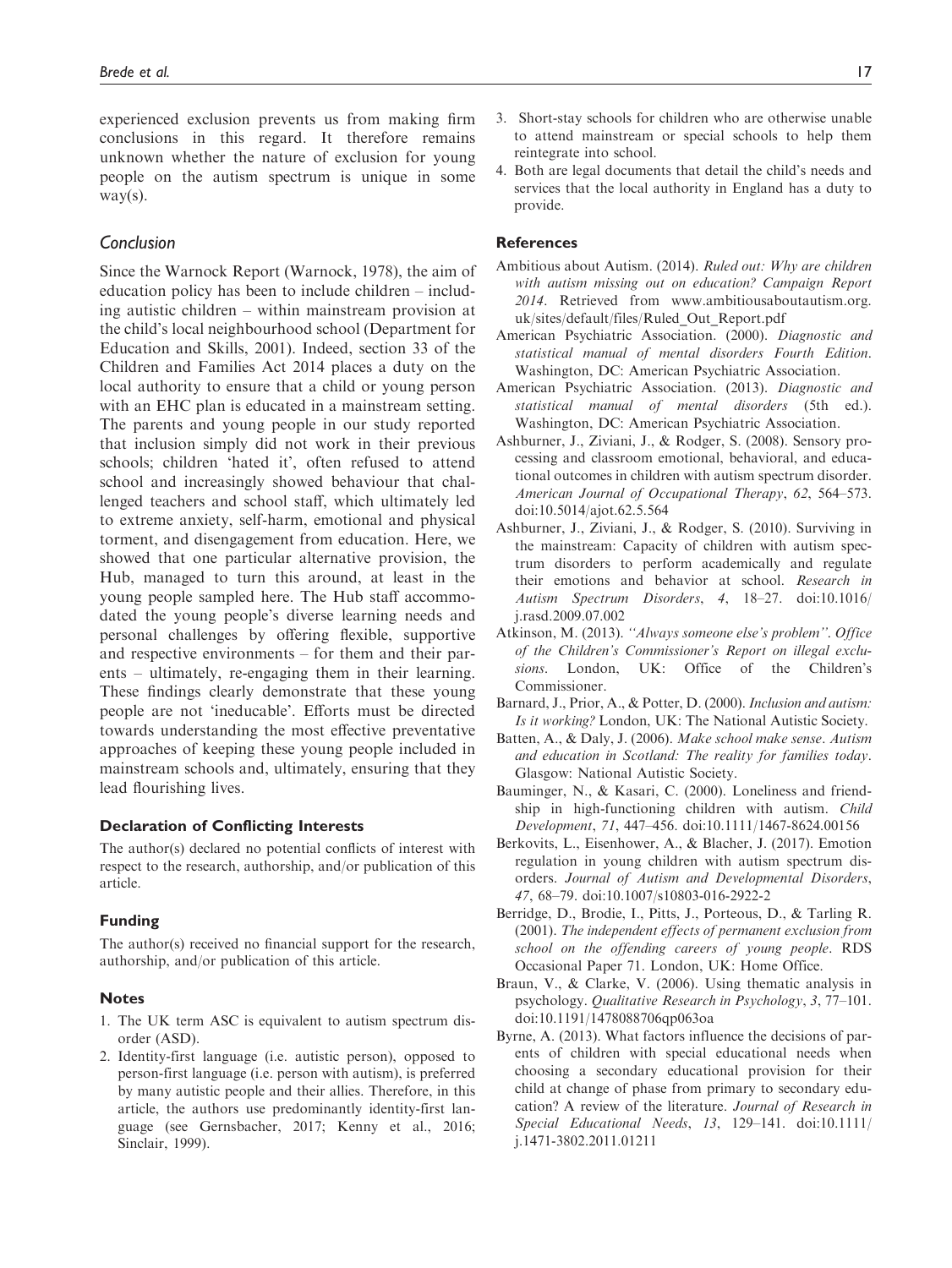- Calder, L., Hill, V., & Pellicano, E. (2013). 'Sometimes I want to play by myself': Understanding what friendship means to children with autism in mainstream primary schools. Autism, 17, 296–316. doi:10.1177/1362361312467866
- Cassidy, S., Bradley, P., Robinson, J., Allison, C., McHugh, M., & Baron-Cohen, S. (2014). Suicidal ideation and suicide plans or attempts in adults with Asperger's syndrome attending a specialist diagnostic clinic: A clinical cohort study. The Lancet Psychiatry, 1, 142–147. doi:10.1016/ S2215-0366(14)70248-2
- Charman, T., Pellicano, E., Peacey, L. V., Peacey, N., Forward, K., & Dockrell, J. (2011). What is good practice in autism education? London, UK: Institute of Education. Retrieved from [www.autismeducationtrust.org.uk/Good-](www.autismeducationtrust.org.uk/Good-Practice/Good20practice20report.aspx)[Practice/Good%20practice%20report.aspx](www.autismeducationtrust.org.uk/Good-Practice/Good20practice20report.aspx)
- Coles, B., Hutton, S., Bradshaw, J., Craig, G., Godfrey, C., & Johnson, J. (2002). Literature review on the costs of being not in education, employment or training at age 16–18. Research Report No 347. Nottingham: DfES.
- Constantino, J. N., & Gruber, C. P. (2012). Social responsiveness scale. (2nd edn). Los Angeles, CA: Western Psychological Services.
- Cottam, H. (2011). Relational welfare. Soundings, 48, 134–144.
- Daniels, H., Cole, T., Sellman, E., Sutton, J., Visser, J., & Bedward, J. (2003). Study of young people permanently excluded from school. Research Report No 405. London: DfES.
- Department for Education (2013). Use of reasonable force in schools. Retrieved from [www.gov.uk/government/publica](www.gov.uk/government/publications/use-of-reasonable-force-in-schools)[tions/use-of-reasonable-force-in-schools](www.gov.uk/government/publications/use-of-reasonable-force-in-schools)
- Department for Education. (2014). Listening to and involving children and young people. Retrieved from [www.gov.uk/](www.gov.uk/government/publications/listening-to-and-involving-children-and-young-people) [government/publications/listening-to-and-involving-chil](www.gov.uk/government/publications/listening-to-and-involving-children-and-young-people)[dren-and-young-people](www.gov.uk/government/publications/listening-to-and-involving-children-and-young-people)
- Department for Education. (2015). Special educational needs in England: January 2015. Retrieved from [www.gov.uk/](www.gov.uk/government/statistics/special-educational-needs-in-england-january-2015) [government/statistics/special-educational-needs-in-eng](www.gov.uk/government/statistics/special-educational-needs-in-england-january-2015)[land-january-2015](www.gov.uk/government/statistics/special-educational-needs-in-england-january-2015)
- Department for Education. (2016). Absence and exclusions additional analysis for pupils with special educational needs (SEN). Retrieved from [www.gov.uk/government/publica](www.gov.uk/government/publications/sen-absences-and-exclusions-additional-analysis)[tions/sen-absences-and-exclusions-additional-analysis](www.gov.uk/government/publications/sen-absences-and-exclusions-additional-analysis)
- Department for Education and Skills. (2001). (Revised) Special educational needs code of practice. Retrieved from [www.gov.uk/government/publications/special-educa](www.gov.uk/government/publications/special-educational-needs-sen-code-of-practice)[tional-needs-sen-code-of-practice](www.gov.uk/government/publications/special-educational-needs-sen-code-of-practice)
- Dillon, G. V., Underwood, J. D. M., & Freemantle, L. J. (2014). Autism and the U.K. Secondary School Experience. Focus on Autism and Other Developmental Disabilities, 31, 221–230. doi:10.1177/1088357614539833
- Gernsbacher, M. A. (2017). Editorial perspective: The use of person-first language in scholarly writing may accentuate stigma. The Journal of Child Psychology and Psychiatry, 58, 859–861. doi:10.1111/jcpp.12706
- Goodall, C. (2015). How do we create ASD-friendly schools? A dilemma of placement. Support for Learning, 30, 305–326. doi:10.1111/1467-9604.12104
- Gore-Langton, E., & Frederickson, N. (2015). Mapping the educational experiences of children with pathological

demand avoidance. Journal of Research in Special Educational Needs, 16, 254–263. doi:10.1111/1471- 3802.12081

- Green, H., McGinnity, A., Meltzer, H., Ford, T., & Goodman, R. (2005). Mental health of children and young people in Great Britain, 2004. London, UK: A National Statistics Publication.
- Henninger, N. A., & Lounds Taylor, J. (2012). Outcomes in adults with autism spectrum disorders: a historical perspective. Autism, 17, 103-116.
- Hibbard, R. A., & Desch, L. W. (2007). Maltreatment of children with disabilities. Pediatrics, 119(5), 1018–1025. doi:10.1542/peds.2007-0565
- Hirvikoski, T., Mittendorfer-Rutz, E., Boman, M., Larsson, H., Lichtenstein, P., & Bölte, S. (2016). Premature mortality in autism spectrum disorder. The British Journal of Psychiatry, 208, 232–238. doi:10.1192/bjp.bp.114.160192
- House of Commons Education and Skills Committee (2006). Special educational needs: Third report of session 2005–06. Retrieved from [https://publications.parliament.uk/pa/](https://publications.parliament.uk/pa/cm200506/cmselect/cmeduski/478/47802.htm) [cm200506/cmselect/cmeduski/478/47802.htm](https://publications.parliament.uk/pa/cm200506/cmselect/cmeduski/478/47802.htm)
- Howlin, P., Goode, S., Hutton, J., & Rutter, M. (2004). Adult outcome for children with autism. Journal of Child Psychology and Psychiatry, 45, 212–229. doi:10.1111/ j.1469-7610.2004.00215
- Howlin, P., Moss, P., Savage, S., & Rutter, M. (2013). Social outcomes in mid- to later adulthood among individuals diagnosed with autism and average nonverbal IQ as children. Journal of the American Academy of Child & Adolescent Psychiatry, 52, 572–581.e1. doi:10.1016/ j.jaac.2013.02.017
- Humphrey, N., & Hebron, J. (2015). Bullying of children and adolescents with autism spectrum conditions: A 'state of the field' review. International Journal of Inclusive Education, 19, 845–862. doi:10.1080/13603116.2014.981602
- Humphrey, N., & Symes, W. (2013). Inclusive education for pupils with autistic spectrum disorders in secondary mainstream schools: Teacher attitudes, experience and knowledge. International Journal of Inclusive Education, 17, 32–46. doi:10.1080/13603116.2011.580462
- Hwang, B., & Hughes, C. (2000). The effects of social interactive training on early social communicative skills of children with autism. Journal of Autism and Developemtal Disorders, 30(4), 331–343.
- Keen, D., Webster, A., & Ridley, G. (2016). How well are children with autism spectrum disorder doing academically at school? An overview of the literature. Autism, 20, 276–94. doi:10.1177/1362361315580962
- Kenny, L., Hattersley, C., Molins, B., Buckley, C., Povey, C., & Pellicano, E. (2016). Which terms should be used to describe autism? Perspectives from the UK autism community. Autism, 20, 442–462. doi:10.1177/1362361315588200
- Klin, A., Saulnier, C. A., Sparrow, S. S., Cicchetti, D. V., Volkmar, F. R., & Lord, C. (2007). Social and communication abilities and disabilities in higher functioning individuals with autism spectrum disorders: The Vineland and the ADOS. Journal of Autism and Developmental Disorders, 37, 748–759.
- Lindsay, S., Proulx, M., Scott, H., & Thomson, N. (2014). Exploring teachers' strategies for including children with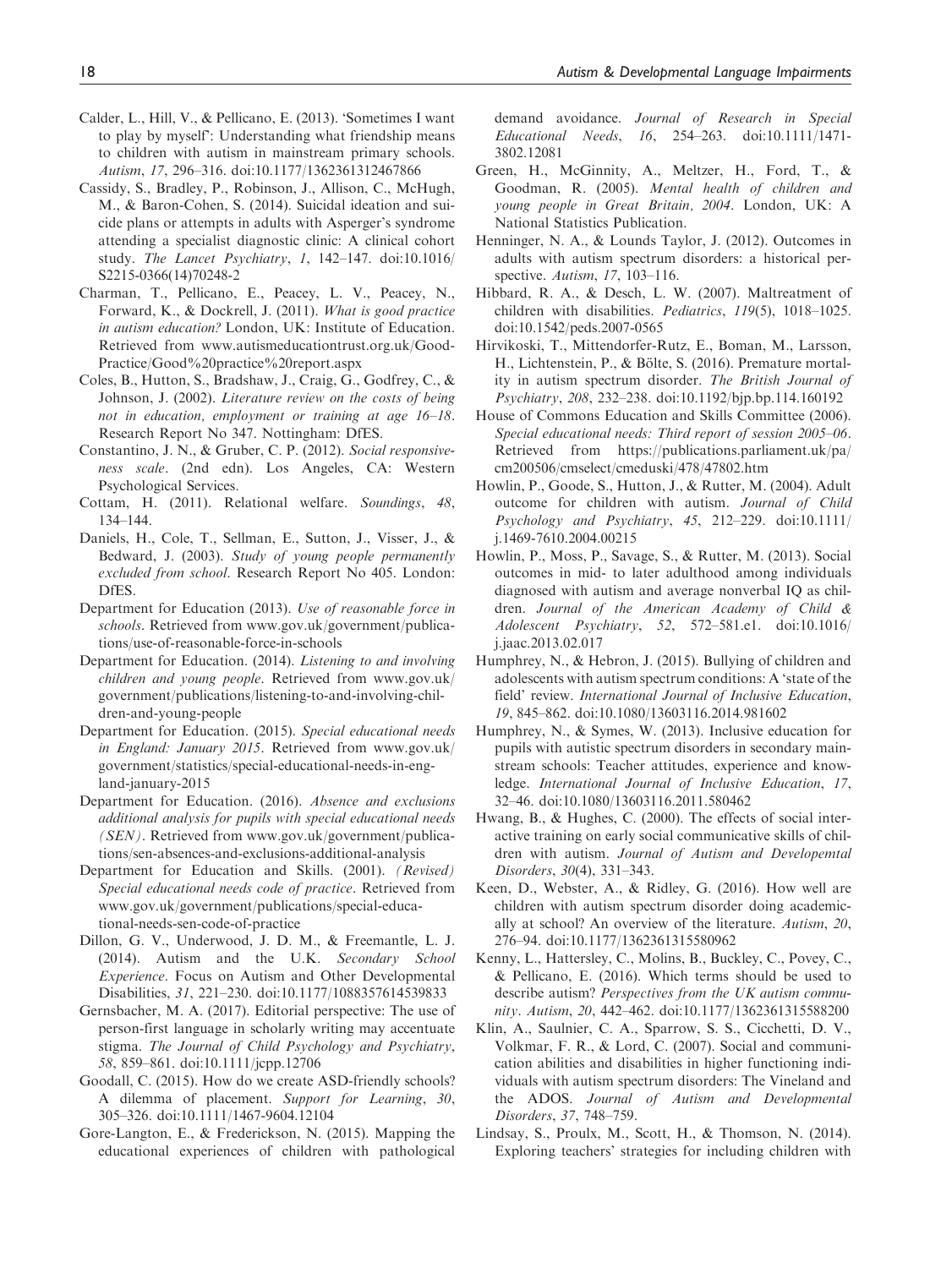autism spectrum disorder in mainstream classrooms. International Journal of Inclusive Education, 18, 101–122. doi:10.1080/13603116.2012.758320

- Lloyd, V., Gatherer, A., & Kalsy, S. (2006). Conducting qualitative interview research with people with expressive language difficulties. Qualitative Health Research, 16, 1386–1404. doi:10.1177/1049732306293846
- Lloyd, G., Stead, J., & Kendrick, A. (2003). Joined-up approaches to prevent school exclusion. Emotional and Behavioural Difficulties, 8, 77–91. doi:10.1080/1363275 0300507007
- Makin, C., Hill, V., & Pellicano, E. (2017). The primary-tosecondary school transition for children on the autism spectrum: A multi-informant mixed-methods study. Autism & Developmental Language Impairments, 2, 1–18. doi:10.1177/2396941516684834
- McCluskey, G., Kane, J., Lloyd, G., Stead, J., Riddell, S., & Weedon, E. (2011). 'Teachers are afraid we are stealing their strength': A risk society and restorative approaches in school. British Journal of Educational Studies, 59, 105–119. doi:10.1080/00071005.2011.565741
- McCluskey, G., Riddell, S., Weedon, E., & Fordyce, M. (2016). Exclusion from school and recognition of difference. Discourse: Studies in the Cultural Politics of Education, 37, 529–539. doi:10.1080/01596306.2015. 1073015
- McGregor, E., & Campbell, E. (2001). The attitudes of teachers in Scotland to the integration of children with autism into mainstream schools. Autism, 5, 189–207.
- McGregor, G., & Mills, M. (2012). Alternative education sites and marginalised young people: 'I wish there were more schools like this one'. International Journal of Inclusive Education, 16, 843–862. doi:10.1080/ 13603116.2010.529467
- McGregor, G., Mills, M., te Riele, K., & Hayes, D. (2015). Excluded from school: getting a second chance at a 'meaningful' education. International Journal of Inclusive Education, 19, 608–625. doi:10.1080/13603116.2014.96 1684
- McNerney, C., Hill, V., & Pellicano, E. (2015). Choosing a secondary school placement for students with an autism spectrum condition: A multi-informant study. International Journal of Inclusive Education, 19, 1096–1116. doi:10.1080/13603116.2015.1037869
- Moore, C. (2016). School report 2016. London: The National Autistic Society.
- NASUWT. (2013). Support for children and young people with special educational needs. London: NASUWT.
- Nauta, M. H., Scholing, A., Rapee, R. M., Abbott, M., Spence, S. H., & Waters, A. (2004). A parent-report measure of children's anxiety: psychometric properties and comparison with child-report in a clinic and normal sample. Behaviour Research and Therapy, 42, 813-839. doi:10.1016/S0005-7967(03)00200-6
- Newson, E., Le Maréchal, K., & David, C. (2003). Pathological demand avoidance syndrome: A necessary distinction within the pervasive developmental disorders. Archives of Disease in Childhood, 88, 595–600. doi:10.1136/ adc.88.7.595
- NVivo qualitative data analysis software. Version 11. Melbourne, Australia: QSR International Pty Ltd, 2015.
- O'Nions, E., Christie, P., Gould, J., Viding, E., & Happe, F. (2014). Development of the 'Extreme Demand Avoidance Questionnaire' (EDA-Q): Preliminary observations on a trait measure for Pathological Demand Avoidance. Journal of Child Psychology and Psychiatry, 55, 758–768. doi:10.1111/jcpp.12149
- Parker, C., Paget, A., Ford, T., & Gwernan-Jones, R. (2016). '...he was excluded for the kind of behaviour that we thought he needed support with...' A qualitative analysis of the experiences and perspectives of parents whose children have been excluded from school. Emotional and Behavioural Difficulties, 21, 133–151. doi:10.1080/136327 52.2015.1120070
- Parsons, S., Guldberg, K., MacLeod, A., Jones, G., Prunty, A., & Balfe, T. (2011). International review of the evidence on best practice in educational provision for children on the autism spectrum. European Journal of Special Needs Education, 26, 47–63.
- Pellicano, E. (2013). Sensory symptoms in autism: A blooming, buzzing confusion?. Child Development Perspectives, 7, 143–148. doi:10.1111/cdep.12031
- Pirrie, A., Macleod, G., Cullen, M. A., & McCluskey, G. (2011). What happens to pupils permanently excluded from special schools and pupil referral units in England? British Educational Research Journal, 37, 519–538. doi:10.1080/01411926.2010.481724
- Raven, J., Raven, J. C., & Court, J. H. (1992). Manual for Raven's progressive matrices and vocabulary scales. Section 3: The standard progressive matrices. Oxford: Pearson.
- Robertson, K., Chamberlain, B., & Kasari, C. (2003). General education teachers' relationships with included students with autism. Journal of Autism and Developmental Disorders, 33, 123–130. doi:10.1023/ a:1022979108096
- Rotheram-Fuller, E., Kasari, C., Chamberlain, B., & Locke, J. (2010). Social involvement of children with autism spectrum disorders in elementary school classrooms. Journal of Child Psychology and Psychiatry, 51, 1227–1234. doi:10.1111/j.1469-7610.2010.02289
- Runswick-Cole, K. (2011). Time to end the bias towards inclusive education? British Journal of Special Education, 38, 112–119.
- Rutter, M., Bailey, A., & Lord, C. (2003). SCQ: The social communication questionnaire. Manual. Los Angeles, CA: Western Psychological Services.
- Rutter, M., Bailey, A., & Lord, C. (2010). SCQ: Social communication questionnaire. Manual. Los Angeles, CA: Western Psychological Services.
- Ryan, J., & Peterson, R. (2004). Physical restraint in school. Behavioral Disorders, 29, 154–168.
- Scheuermann, B., & Hall, J. (2015). Positive behavioral supports for the classroom. Columbus, OH: Pearson.
- Sedgewick, F., Hill, V., Yates, R., Pickering, L., & Pellicano, E. (2016). Gender differences in the social motivation and friendship experiences of autistic and non-autistic adolescents. Journal of Autism and Developmental Disorders, 46, 1297–1306. doi:10.1007/s10803-015-2669-1